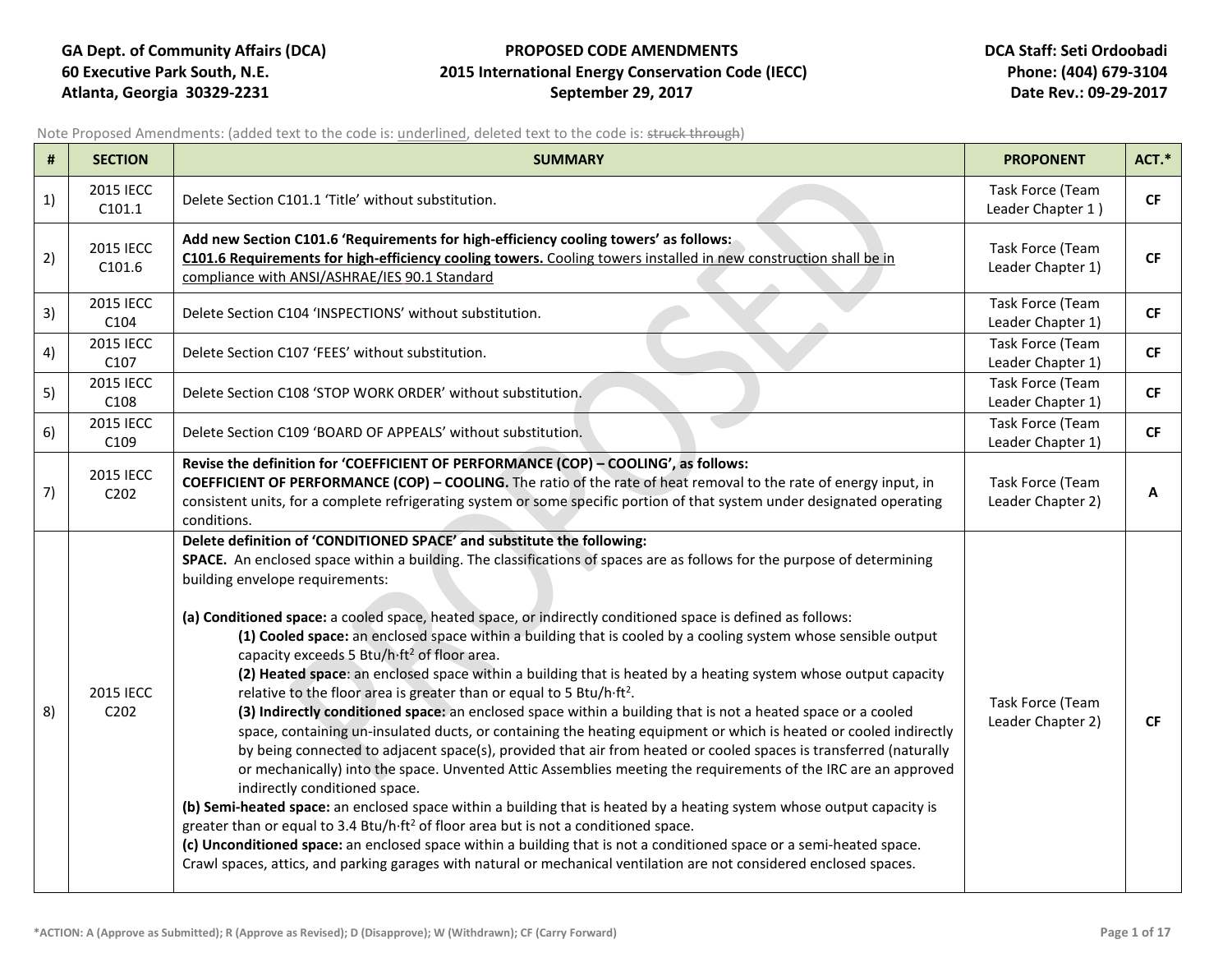| #   | <b>SECTION</b>                                             | <b>SUMMARY</b>                                                                                                                                                                                                                                                                                                                                                                                                                                                                                                                                                                                                                                                                                                                                                                                                                                                                                                                                                                                                                                                                                                                                                                                                                                                                                                                                                                                                                                                                                                                                                                                                                                                                                                                                                                                                                                                                          | <b>PROPONENT</b>                                                               | ACT.*     |
|-----|------------------------------------------------------------|-----------------------------------------------------------------------------------------------------------------------------------------------------------------------------------------------------------------------------------------------------------------------------------------------------------------------------------------------------------------------------------------------------------------------------------------------------------------------------------------------------------------------------------------------------------------------------------------------------------------------------------------------------------------------------------------------------------------------------------------------------------------------------------------------------------------------------------------------------------------------------------------------------------------------------------------------------------------------------------------------------------------------------------------------------------------------------------------------------------------------------------------------------------------------------------------------------------------------------------------------------------------------------------------------------------------------------------------------------------------------------------------------------------------------------------------------------------------------------------------------------------------------------------------------------------------------------------------------------------------------------------------------------------------------------------------------------------------------------------------------------------------------------------------------------------------------------------------------------------------------------------------|--------------------------------------------------------------------------------|-----------|
| 9)  | <b>2015 IECC</b><br>C202                                   | Add definition of COOLING TOWER' as follows:<br><b>COOLING TOWER.</b> A building heat removal device used to transfer process waste heat to the atmosphere.                                                                                                                                                                                                                                                                                                                                                                                                                                                                                                                                                                                                                                                                                                                                                                                                                                                                                                                                                                                                                                                                                                                                                                                                                                                                                                                                                                                                                                                                                                                                                                                                                                                                                                                             | Task Force (Team<br>Leader Chapter 2)                                          | <b>CF</b> |
| 10) | <b>2015 IECC</b><br>C202<br>#1 on old report               | Delete definition of 'ON-SITE RENEWABLE ENERGY', and substitute the following:<br>ON-SITE RENEWABLE ENERGY. Energy systems that are located on the building site, are installed on the building's side of<br>the utility service provider's meter, produce energy primarily intended for use in the building and not solely for export to<br>utilities, and produce energy derived from any of the following sources: solar radiation, wind, waves, tides, biogas,<br>biomass or the internal heat of the earth. Energy systems that derive energy from solar radiation shall be modeled in the<br>orientation of the energy system.<br>This description only pertains to energy systems that derive energy from solar radiation and are owned by a third-party.<br>The Georgia Solar Power Free-Market Financing Act of 2015 (commonly referred to as "HB 57") allows a customer to<br>purchase solar electricity generated by a solar system owned by a third-party so long as certain criteria are met. Two key<br>criteria are that the law only authorizes solar systems that generate electricity fueled by sunlight and that the solar<br>system must be installed on property owned or occupied by the entity purchasing the system's electricity. The definition<br>of "property" extends to all adjacent contiguous tracts of land utilized by the entity purchasing the solar system's<br>electricity. "Building Site" in C202 is defined as a contiguous area of land that is under the ownership or control of one<br>entity. While this definition of "building site" is similar to HB 57's definition of "property," the key difference is that HB 57<br>focuses on the entity purchasing the solar system's electricity. When modeling a solar system that is owned by a third-<br>party, it is best to refer to HB 57 to determine whether all criteria have been met. | Shan Arora,<br>Southface                                                       | R         |
| 11) | <b>2015 IECC</b><br>Table<br>C402.1.3<br>#47 on old report | Revise Table C402.1.3 'Opaque Thermal Envelope Insulation Component Minimum Requirements, R-Value Method <sup>a</sup><br>Climate Zone 4 except Marine, for unheated slabs to read as follows:<br><b>TABLE C402.1.3</b><br>OPAQUE THERMAL ENVELOPE INSULATION COMPONENT MINIMUM REQUIREMENTS, R-VALUE METHOD <sup>a</sup><br><b>4 EXCEPT MARINE</b><br><b>Climate Zone</b><br>All other<br><b>Group R</b><br>(remainder of table left unchanged)<br>Slab-on-grade floors<br>R-10 for 24"<br>R-10 for 24"<br>Unheated slabs<br>below NR<br>below NR                                                                                                                                                                                                                                                                                                                                                                                                                                                                                                                                                                                                                                                                                                                                                                                                                                                                                                                                                                                                                                                                                                                                                                                                                                                                                                                                       | James Martin,<br><b>Building Officials</b><br>Association of Georgia<br>(BOAG) | R         |
| 12) | <b>2015 IECC</b><br>C403.2.3<br>#49 on old report          | Delete Section C403.2.3 'HVAC equipment performance requirements' and substitute to read as follows:<br>C403.2.3 HVAC equipment performance requirements. Equipment shall meet the minimum efficiency requirements of<br>Tables C403.2.3(1) 6.8.1-1, C403.2.3(2) 6.8.1-2, C403.2.3(3) 6.8.1-3, C403.2.3(4) 6.8.1-4, C403.2.3(5) 6.8.1-5, C403.2.3(6)<br>6.8.1-6, C403.2.3(7) 6.8.1-7, C403.2.3(8) 6.8.1-9, 6.8.1-10, C403.2.3(11) 6.8.1-11, 6.8.1-12, and 6.8.1-13 of ASHRAE<br>Standard 90.1 when tested and rated in accordance with the applicable test procedure. Plate-type liquid-to-liquid heat<br>exchangers shall meet the minimum requirements of Table C403.2.3 (10) 6.8.1-8 of ASHRAE Standard 90.1. The efficiency<br>shall be verified through certification under an approved certification program or, where a certification program does not<br>exist, the equipment efficiency ratings shall be supported by data furnished by the manufacturer. Where multiple rating<br>conditions or performance requirements are provided, the equipment shall satisfy all stated requirements. Where<br>components, such as indoor or outdoor coils, from different manufacturers are used, calculations and supporting data<br>shall be furnished by the designer that demonstrates that the combined efficiency of the specified components meets the<br>requirements herein.                                                                                                                                                                                                                                                                                                                                                                                                                                                                                                  | John Pruitt,<br><b>Representing ASHRAE</b>                                     | R         |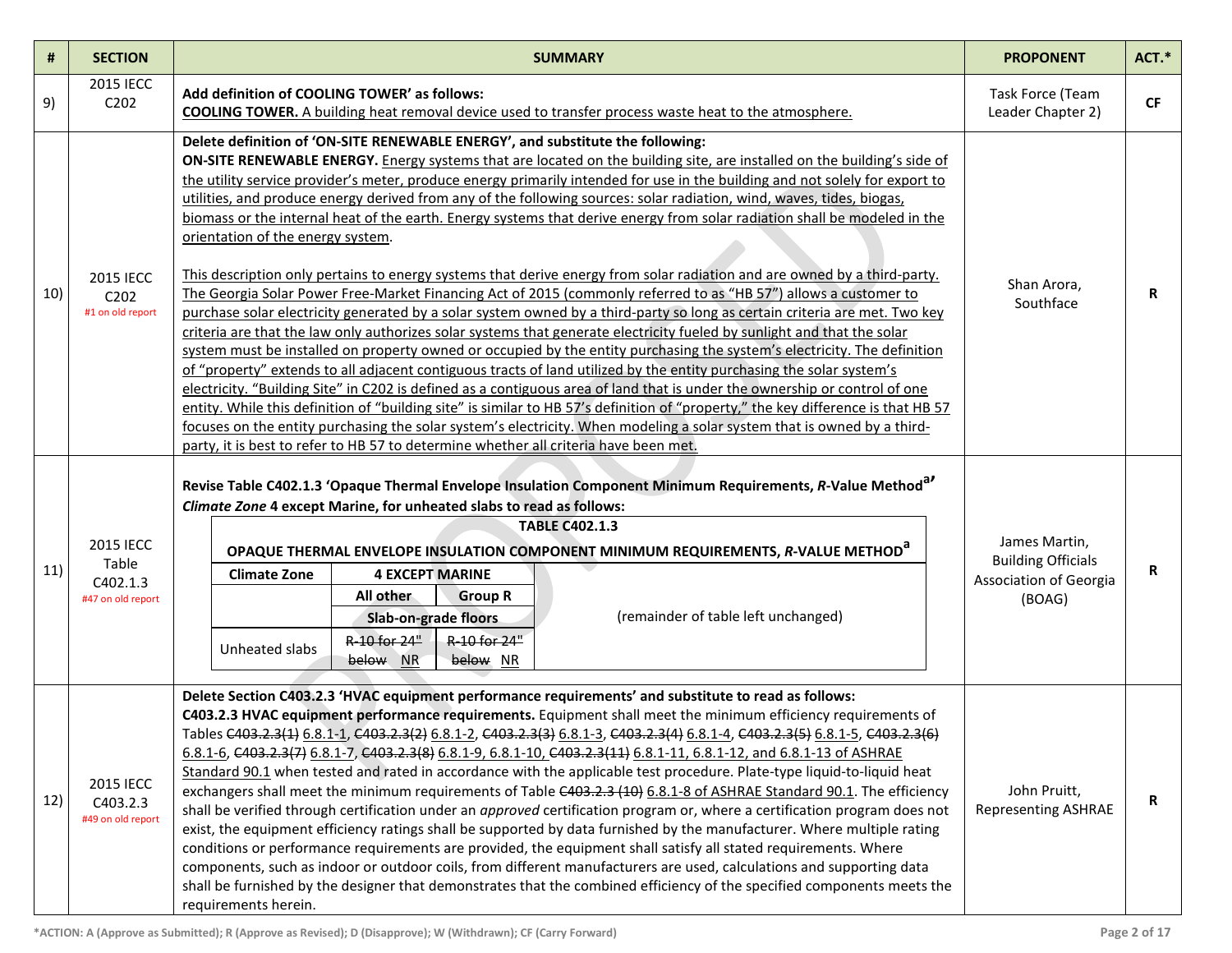| #   | <b>SECTION</b>                                      | <b>SUMMARY</b>                                                                                                                                                                                                                                                                                                                                                                                                                                                                                                                                                                                                                                                                                                                                                                                                                                                                                                                                                                                                                                                                                                                                                                                                                                                                                                                                                                                                                                                                                                                                                                                                                                                                                                                                                                                                                                                                                                                                          | <b>PROPONENT</b>                                                                             | ACT.* |
|-----|-----------------------------------------------------|---------------------------------------------------------------------------------------------------------------------------------------------------------------------------------------------------------------------------------------------------------------------------------------------------------------------------------------------------------------------------------------------------------------------------------------------------------------------------------------------------------------------------------------------------------------------------------------------------------------------------------------------------------------------------------------------------------------------------------------------------------------------------------------------------------------------------------------------------------------------------------------------------------------------------------------------------------------------------------------------------------------------------------------------------------------------------------------------------------------------------------------------------------------------------------------------------------------------------------------------------------------------------------------------------------------------------------------------------------------------------------------------------------------------------------------------------------------------------------------------------------------------------------------------------------------------------------------------------------------------------------------------------------------------------------------------------------------------------------------------------------------------------------------------------------------------------------------------------------------------------------------------------------------------------------------------------------|----------------------------------------------------------------------------------------------|-------|
|     |                                                     | The above referenced tables of ASHRAE 90.1, HVAC equipment performance tables are available to download for free<br>from DCA's webpage located at:<br>http://www.dca.ga.gov/development/constructioncodes/programs/documents/EfficiencyTables-ASHRAE90.1-2013.pdf.                                                                                                                                                                                                                                                                                                                                                                                                                                                                                                                                                                                                                                                                                                                                                                                                                                                                                                                                                                                                                                                                                                                                                                                                                                                                                                                                                                                                                                                                                                                                                                                                                                                                                      |                                                                                              |       |
| 13) | <b>2015 IECC</b><br>C403.2.8<br>#5 on old report    | Delete Section C403.2.8 'Kitchen Exhaust Systems' without substitution.                                                                                                                                                                                                                                                                                                                                                                                                                                                                                                                                                                                                                                                                                                                                                                                                                                                                                                                                                                                                                                                                                                                                                                                                                                                                                                                                                                                                                                                                                                                                                                                                                                                                                                                                                                                                                                                                                 | <b>GA Public</b><br>School Distr.                                                            | A     |
| 14) | <b>2015 IECC</b><br>C403.2.8<br>#5 on old report    | Delete Table C403.2.8 'MAXIMUM NET EXHAUST FLOW RATE, CFM PER LINEAR FOOT OF HOOD LENGTH' without<br>substitution.                                                                                                                                                                                                                                                                                                                                                                                                                                                                                                                                                                                                                                                                                                                                                                                                                                                                                                                                                                                                                                                                                                                                                                                                                                                                                                                                                                                                                                                                                                                                                                                                                                                                                                                                                                                                                                      | <b>GA Public</b><br>School Distr.                                                            | A     |
| 15) | <b>2015 IECC</b><br>C403.2.9<br>#62 on old report   | Delete Section C403.2.9 'Duct and plenum insulation and sealing' and substitute to read as follows:<br>C403.2.9 Duct and plenum insulation and sealing. Supply and return air ducts and plenums shall be insulated with a<br>minimum of R-6 insulation where located in unconditioned spaces and where located outside the building with a<br>minimum of R-8 insulation in Climate Zones 2 through 4 and a minimum of R-12 insulation in Climate Zones 5 through 8.<br>Where located within a building envelope assembly, the duct or plenum shall be separated from the building exterior or<br>unconditioned or exempt spaces by a minimum of R-8 insulation in Climate Zones 2 through 4 and a minimum of R-12<br>insulation in Climate Zones 5 through 8.<br><b>Exceptions:</b><br>1. Where located within equipment.<br>2. Where the design temperature difference between the interior and exterior of the duct or plenum is not<br>greater than 15°F (8°C).<br>Ducts, air handlers and filter boxes shall be sealed. Joints and seams shall comply with section 403.2.4 C403.2.9.2 of these<br>Georgia State Supplements and Amendments. Joints and seams shall comply with Section 603.9 of the International<br><b>Mechanical Code.</b><br><b>Exceptions:</b><br>Air-impermeable spray foam product shall be permitted to be applied without additional joint seals.<br>1.<br>For ducts having a static pressure classification of less than 2 inches of water column (500 Pa), additional closure<br>2.<br>systems shall not be required for continuously welded joints and seams, and locking-type joints and seams of other<br>than the snap-lock and button-lock types.<br>Where a duct connection is made that is partially inaccessible, three screws or rivets shall be equally spaced on the<br>3.<br>exposed portion of the joint so as to prevent a hinge effect.<br>Sealing that would void product listings is not required.<br>4. | Elaine Powers,<br>Representing<br><b>Conditioned Air</b><br>Association of Georgia<br>(CAAG) | R     |
| 16) | <b>2015 IECC</b><br>C403.2.9.2<br>#63 on old report | Add new Section C403.2.9.2 'Joints, seams and Connections' as follows:<br>C403.2.9.2 Joints, Seams and Connections. All longitudinal and transverse joints, seams and connections in metallic and<br>nonmetallic ducts shall be constructed as specified in SMACNA HVAC Duct Construction Standards- Metal and Flexible and<br>NAIMA Fibrous Glass Duct Construction Standards. All joints, longitudinal and transverse seams, and connections in<br>ductwork shall be securely fastened and sealed with welds, gaskets, mastics (adhesives), mastic-plus-embedded-fabric<br>systems or tapes. Without exception all closure systems shall have mastic applied that is at least 0.08 inches (2 mm) thick.<br>Closure systems used to seal flexible air ducts and flexible air connections shall comply with UL 181B and shall be marked<br>"181B-FX" for pressure-sensitive tape or "181B-M" for mastic. Duct connections to flanges of air distribution systems<br>equipment shall be sealed and mechanically fastened. Mechanical fasteners for use with flexible non-metallic air ducts<br>shall comply with UL 181B and shall be marked 181B-C. Crimp joints for round metallic ducts shall have a contact lap of                                                                                                                                                                                                                                                                                                                                                                                                                                                                                                                                                                                                                                                                                                                                   | Elaine Powers,<br>Representing<br><b>Conditioned Air</b><br>Association of Georgia<br>(CAAG) | R     |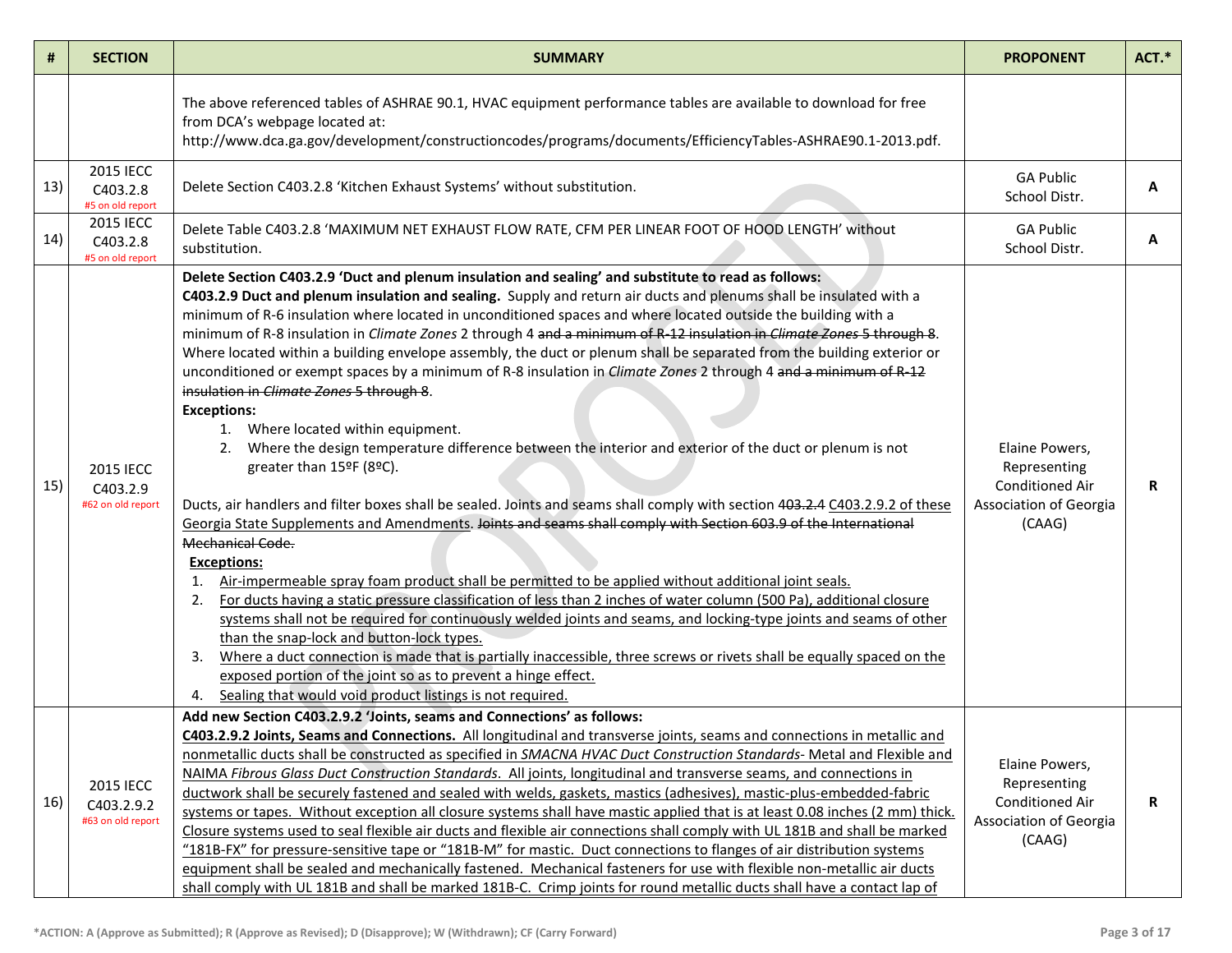| #   | <b>SECTION</b>                                      | <b>SUMMARY</b>                                                                                                                                                                                                                                                                                                                                                                                                                                                                                                                                                                                                                                                                                                                                                                                                                                                                                                                                                                                                                                                                                                                                                                                                                                                                                                                                                                 | <b>PROPONENT</b>                                                                         | ACT.* |
|-----|-----------------------------------------------------|--------------------------------------------------------------------------------------------------------------------------------------------------------------------------------------------------------------------------------------------------------------------------------------------------------------------------------------------------------------------------------------------------------------------------------------------------------------------------------------------------------------------------------------------------------------------------------------------------------------------------------------------------------------------------------------------------------------------------------------------------------------------------------------------------------------------------------------------------------------------------------------------------------------------------------------------------------------------------------------------------------------------------------------------------------------------------------------------------------------------------------------------------------------------------------------------------------------------------------------------------------------------------------------------------------------------------------------------------------------------------------|------------------------------------------------------------------------------------------|-------|
|     |                                                     | not less than 1 inch (25.4 mm) and shall be mechanically fastened by means of not less than three sheet-metal screws or<br>rivets equally spaced around the joint.<br>Closure systems used to seal metal ductwork shall be installed in accordance with manufacturer's instructions. Round<br>metallic ducts shall be mechanically fastened by means of at least three sheet metal screws or rivets spaced equally<br>around the joint. Unlisted duct tape shall not be permitted as a sealant on any duct.<br><b>Exceptions:</b><br>Spray polyurethane foam shall be permitted to be applied without additional joint seals.<br>1.<br>Where a duct connection is made that is partially inaccessible, three screws or rivets shall be equally spaced on<br>2.<br>the exposed portion of the joint so as to prevent a hinge effect.<br>Continuously welded and locking-type longitudinal joints and seams in ducts operating at static pressure less than<br>3.<br>2 inches (51 mm) of water column (500 Pa) pressure classification shall not require additional closure systems.                                                                                                                                                                                                                                                                                             |                                                                                          |       |
| 17) | <b>2015 IECC</b><br>C403.3<br>#61 on old report     | Revise Section C403.3 'Economizers (Prescriptive)' as follows:<br>C403.3 Economizers (Prescriptive).<br>Revise Section C403.3, Economizers (Prescriptive), to delete the last sentence of exception 2 and add exception number<br>10, Computer Room Applications, at the end.<br>The total supply capacity of all fan-cooling units not provided with economizers shall not exceed 20 percent of<br>the total supply capacity of all fan-cooling units in the building or 300,000 Btu/h (88 kW), whichever is greater.<br>10. Computer Room Applications                                                                                                                                                                                                                                                                                                                                                                                                                                                                                                                                                                                                                                                                                                                                                                                                                       | John Pruitt,<br><b>Representing ASHRAE</b>                                               | А     |
| 18) | <b>2015 IECC</b><br>C403.4.2.6<br>#51 on old report | Delete Section C403.4.2.6 'Pump isolation' to add a new sentence at the end to read as follows:<br>C403.4.2.6 Pump Isolation. Chilled water plants including more than one chiller shall have the capability to reduce flow<br>automatically through the chiller plant when a chiller is shut down. Chillers piped in series for the purpose of increased<br>temperature differential shall be considered as one chiller.<br>Boiler plants including more than one boiler shall have the capability to reduce flow automatically through the boiler plant<br>when a boiler is shut down. Flow isolation shall allow time for adequate thermal dissipation of residual heat to prevent<br>relief before isolating boiler(s).                                                                                                                                                                                                                                                                                                                                                                                                                                                                                                                                                                                                                                                    | Scott Walters,<br>Representing<br>American Council of<br>Engineering<br>Companies (ACEC) | R     |
| 19) | <b>2015 IECC</b><br>C407.3<br>#29 on old report     | Delete Section C407.3 'Performance-based compliance' and substitute to read as follows:<br>C407.3 Performance-based compliance. Compliance based on total building performance requires that a proposed<br>building (proposed design) be shown to have an annual energy cost that is less than or equal to the annual energy cost of<br>the standard reference design. Energy prices shall be taken from a source approved by the code official, such as the<br>Department of Energy, Energy Information Administration's State Energy Price and Expenditure Report. Code officials shall<br>be permitted to require time-of-use pricing in energy cost calculations. Nondepletable energy collected off site shall be<br>treated and priced the same as purchased energy. Energy from nondepletable energy sources collected on site shall be<br>omitted from the annual the reduction in energy cost of the proposed design. The reduction in annual energy cost of the<br>proposed design associated with on-site renewable energy shall be not more than 5% of the total annual energy cost. The<br>amount of renewable energy purchased from off-site sources shall be the same in the standard reference design and the<br>proposed design.<br>Exception: Jurisdictions that require site energy (1 kWh = 3413 Btu) rather than energy cost as the metric of comparison. | Eric Lacey, RECA                                                                         | R     |
| 20) | <b>2015 IECC</b><br>C407.4.2<br>#29 on old report   | Revise Section C407.4.2 'Additional documentation' to add a new item 6 to read as follows:<br>C407.4.2 Additional documentation.<br>6. Documentation of the reduction in annual energy use associated with on-site renewable energy.                                                                                                                                                                                                                                                                                                                                                                                                                                                                                                                                                                                                                                                                                                                                                                                                                                                                                                                                                                                                                                                                                                                                           | Eric Lacey, RECA                                                                         | R     |
| 21) | <b>2015 IECC</b><br>C408<br>#53 on old report       | Revise Section C408 'System Commissioning' as follows:<br>Strike the wor.ds "commission" and "commissioning" wherever they appear and replace with "functional performance<br>testing throughout the entire Section C408 SYSTEM COMMISSIONING as required.                                                                                                                                                                                                                                                                                                                                                                                                                                                                                                                                                                                                                                                                                                                                                                                                                                                                                                                                                                                                                                                                                                                     | <b>Task Force</b>                                                                        | R     |

**\*ACTION: A (Approve as Submitted); R (Approve as Revised); D (Disapprove); W (Withdrawn); CF (Carry Forward) Page 4 of 17**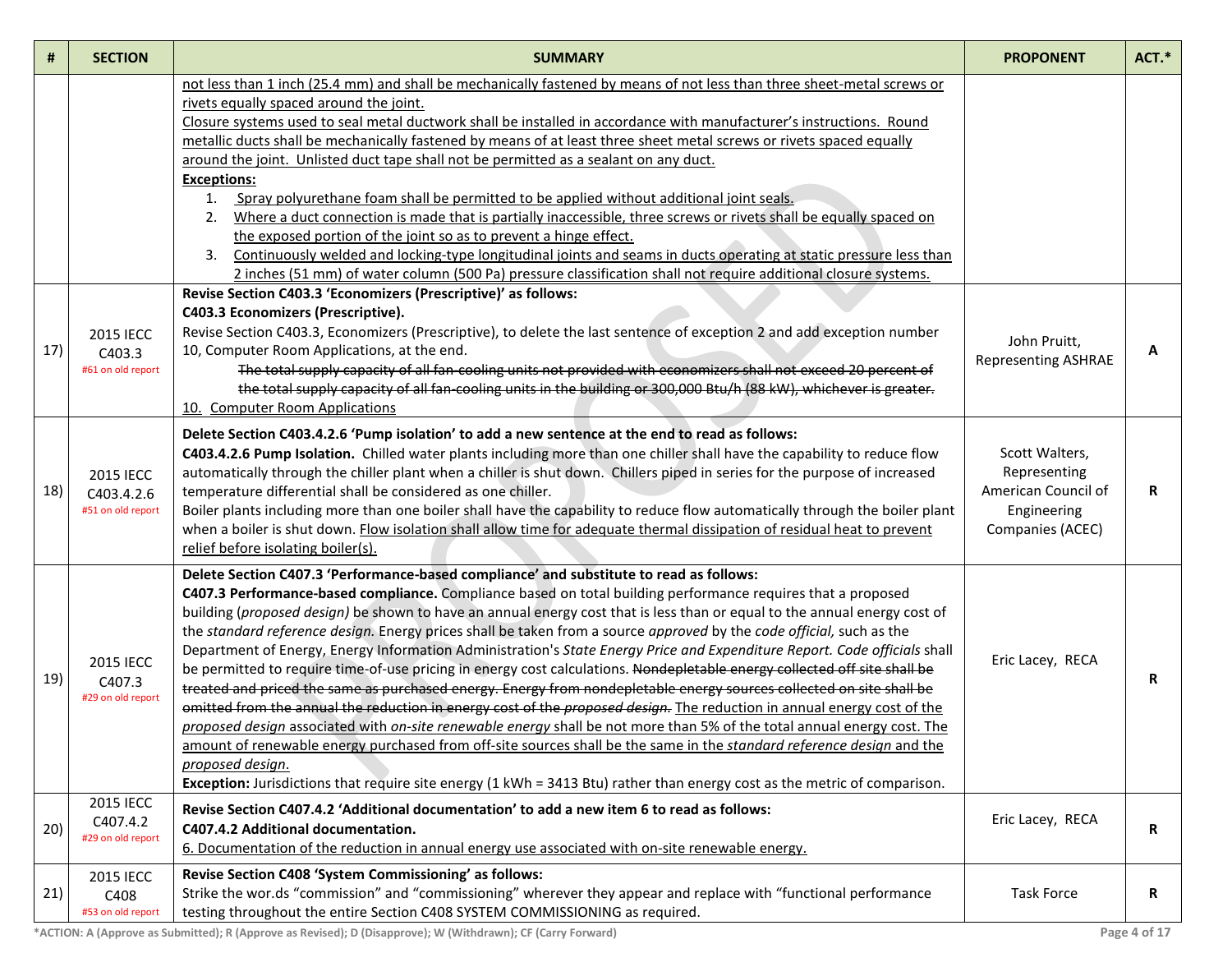| #   | <b>SECTION</b>                               | <b>SUMMARY</b>                                                                                                                                                                                                                                                                                                                                                                                                                                                                                                                                                                                    | <b>PROPONENT</b>                                                                             | ACT.*     |
|-----|----------------------------------------------|---------------------------------------------------------------------------------------------------------------------------------------------------------------------------------------------------------------------------------------------------------------------------------------------------------------------------------------------------------------------------------------------------------------------------------------------------------------------------------------------------------------------------------------------------------------------------------------------------|----------------------------------------------------------------------------------------------|-----------|
| 22) | 2015 IECC<br>C408.2.4.1<br>#53 on old report | Delete Section C408.2.4.1 'Acceptance of report' without substitution.                                                                                                                                                                                                                                                                                                                                                                                                                                                                                                                            | James Martin                                                                                 | R         |
| 23) | 2015 IECC<br>Chapter 6                       | Revise Chapter 6 'Referenced Standards' and add the following Standards to this chapter (standards not listed to<br>remain unchanged):<br>UL LLC<br>UL<br>333 Pfingsten Road<br>Northbrook, IL 60062-2096<br>Standard<br>Referenced<br>reference<br>in code<br>number<br>Title<br>section number<br>$181 - 2013$<br>C403.2.9.2<br>Closure Systems for Use with Rigid Air Ducts and Air Connectors-with Revisions through December 1998C403.2.9.2<br>181A-2013<br>Closure Systems for Use with Flexible Air Ducts and Air Connectors-with Revisions through August 2003C403.2.9.2<br>$181B - 2013$ | Elaine Powers,<br>Representing<br><b>Conditioned Air</b><br>Association of Georgia<br>(CAAG) |           |
| 24) | 2015 IECC<br>R101.1                          | Delete Section R101.1'Title' without substitution.                                                                                                                                                                                                                                                                                                                                                                                                                                                                                                                                                | Task Force (Team<br>Leader Chapter 1)                                                        | <b>CF</b> |
| 25) | 2015 IECC<br>R103                            | Delete SECTION R103 'CONSTRUCTION DOCUMENTS' without substitution.                                                                                                                                                                                                                                                                                                                                                                                                                                                                                                                                | Task Force (Team<br>Leader Chapter 1)                                                        | <b>CF</b> |
| 26) | 2015 IECC<br>R104                            | Delete SECTION R104 'INSPECTIONS' without substitution.                                                                                                                                                                                                                                                                                                                                                                                                                                                                                                                                           | Task Force (Team<br>Leader Chapter 1)                                                        | <b>CF</b> |
| 27) | 2015 IECC<br>R107                            | Delete SECTION R107 'FEES' without substitution.                                                                                                                                                                                                                                                                                                                                                                                                                                                                                                                                                  | Task Force (Team<br>Leader Chapter 1)                                                        | <b>CF</b> |
| 28) | 2015 IECC<br>R108                            | Delete SECTION R108 'STOP WORK ORDER' without substitution.                                                                                                                                                                                                                                                                                                                                                                                                                                                                                                                                       | Task Force (Team<br>Leader Chapter 1)                                                        | <b>CF</b> |
| 29) | 2015 IECC<br>R109                            | Delete SECTION R109 'BOARD OF APPEALS' without substitution.                                                                                                                                                                                                                                                                                                                                                                                                                                                                                                                                      | Task Force (Team<br>Leader Chapter 1)                                                        | <b>CF</b> |
| 30) | 2015 IECC<br>R202<br>#31 on old report       | Add definition of 'ATTIC KNEEWALL' as follows:<br>ATTIC KNEEWALL. Any vertical or near-vertical wall in the building envelope that has conditioned space on one side and<br>unconditioned attic space on the other side. If the envelope features the insulation installed along the sloped ceiling, the<br>vertical wall is considered an interior wall and thus does not require insulation.                                                                                                                                                                                                    | Task Force (Team<br>Leader Chapter 2)                                                        | <b>CF</b> |
| 31) | <b>2015 IECC</b><br>R202                     | Add new definition of 'CERTIFIED DUCT AND ENVELOPE TIGHTNESS (DET) VERIFIER' as follows:<br><b>CERTIFIED DUCT AND ENVELOPE TIGHTNESS (DET) VERIFIER.</b> A certified DET verifier shall be a certified Home Energy<br>Rating Systems (HERS) rater, or be a Building Performance Institute (BPI) Analyst, or be an Infiltration Duct Leakage (IDL)<br>Certified, or successfully complete a certified DET verifier course that is approved by the Georgia Department of<br>Community Affairs.                                                                                                      | Neal Davis,<br>Representing Home<br><b>Builders Association</b><br>of Georgia (HBAG)         | R         |
| 32) | <b>2015 IECC</b><br>R202                     | Delete definition of 'CONDITIONED SPACE' and substitute as follows:<br>SPACE. An enclosed space within a building. The classifications of spaces are as follows for the purpose of determining<br>building envelope requirements:<br>(a) Conditioned space: a cooled space, heated space, or indirectly conditioned space is defined as follows:                                                                                                                                                                                                                                                  | Task Force (Team<br>Leader Chapter 2)                                                        | <b>CF</b> |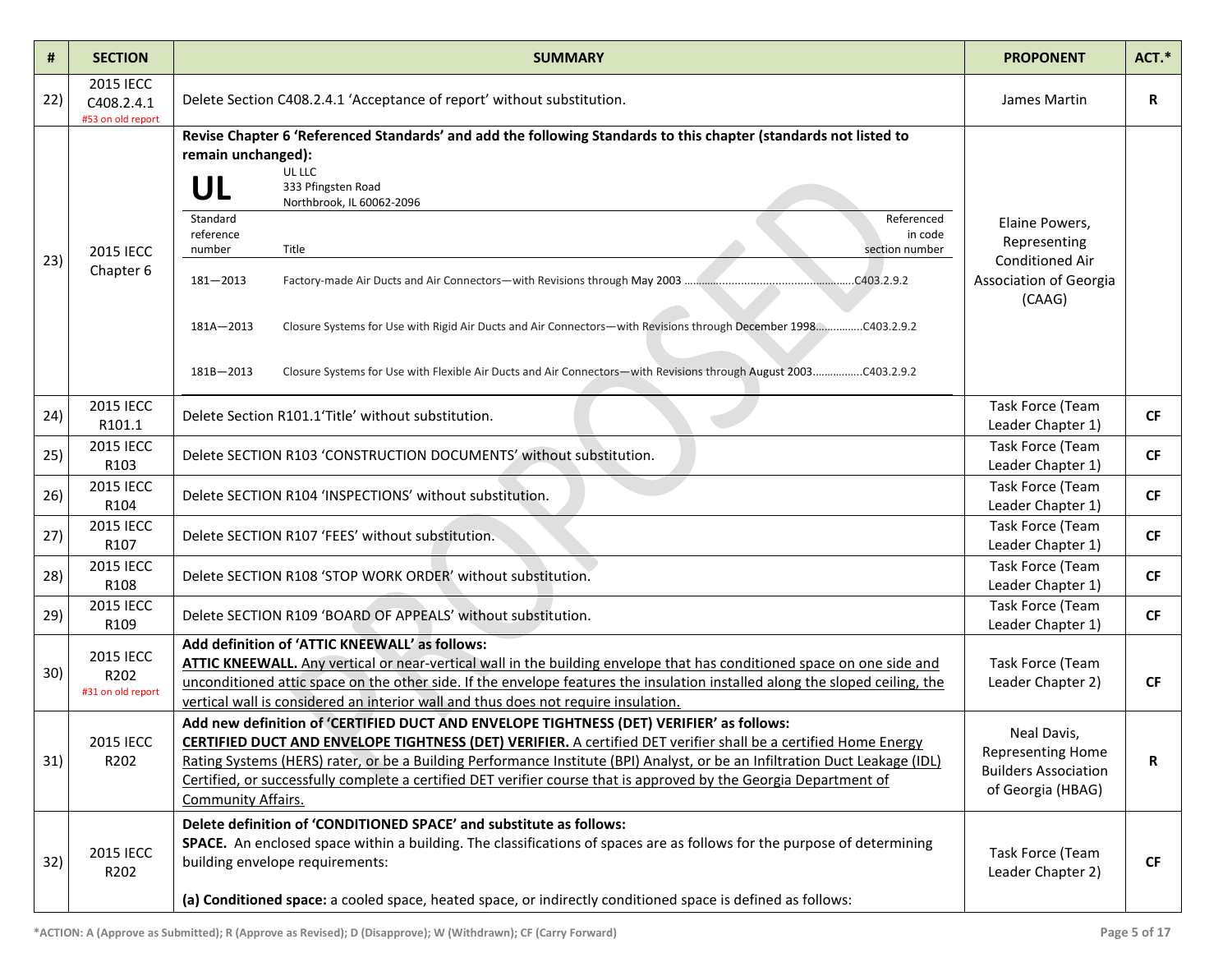| #   | <b>SECTION</b>                                  | <b>SUMMARY</b>                                                                                                                                                                                                                                                                                                                                                                                                                                                                                                                                                                                                                                                                                                                                                                                                                                                                                                                                                                                                                                                                                                                                                                                                                                                                                                                                                                                                                                                                                                                                                                                                                                                                                                                                                                                                                                                            | <b>PROPONENT</b>                      | ACT.* |
|-----|-------------------------------------------------|---------------------------------------------------------------------------------------------------------------------------------------------------------------------------------------------------------------------------------------------------------------------------------------------------------------------------------------------------------------------------------------------------------------------------------------------------------------------------------------------------------------------------------------------------------------------------------------------------------------------------------------------------------------------------------------------------------------------------------------------------------------------------------------------------------------------------------------------------------------------------------------------------------------------------------------------------------------------------------------------------------------------------------------------------------------------------------------------------------------------------------------------------------------------------------------------------------------------------------------------------------------------------------------------------------------------------------------------------------------------------------------------------------------------------------------------------------------------------------------------------------------------------------------------------------------------------------------------------------------------------------------------------------------------------------------------------------------------------------------------------------------------------------------------------------------------------------------------------------------------------|---------------------------------------|-------|
|     |                                                 | (1) Cooled space: an enclosed space within a building that is cooled by a cooling system whose sensible output<br>capacity exceeds 5 Btu/h·ft <sup>2</sup> of floor area.<br>(2) Heated space: an enclosed space within a building that is heated by a heating system whose output capacity<br>relative to the floor area is greater than or equal to 5 Btu/h·ft <sup>2</sup> .<br>(3) Indirectly conditioned space: an enclosed space within a building that is not a heated space or a cooled<br>space, containing un-insulated ducts, or containing the heating equipment or which is heated or cooled indirectly<br>by being connected to adjacent space(s), provided that air from heated or cooled spaces is transferred (naturally<br>or mechanically) into the space. Unvented Attic Assemblies meeting the requirements of the IRC are an approved<br>indirectly conditioned space.<br>(b) Semi-heated space: an enclosed space within a building that is heated by a heating system whose output capacity is<br>greater than or equal to 3.4 Btu/h·ft <sup>2</sup> of floor area but is not a conditioned space.<br>(c) Unconditioned space: an enclosed space within a building that is not a conditioned space or a semi-heated space.<br>Crawl spaces, attics, and parking garages with natural or mechanical ventilation are not considered enclosed spaces.                                                                                                                                                                                                                                                                                                                                                                                                                                                                                                |                                       |       |
| 33) | <b>2015 IECC</b><br>R202                        | Add definition of 'ON-SITE RENEWABLE ENERGY' as follows:<br>ON-SITE RENEWABLE ENERGY. Energy systems that are located on the building site, are installed on the building's side of<br>the utility service provider's meter, produce energy primarily intended for use in the building and not solely for export to<br>utilities, and produce energy derived from any of the following sources: solar radiation, wind, waves, tides, biogas,<br>biomass or the internal heat of the earth. Energy systems that derive energy from solar radiation shall be modeled in the<br>orientation of the energy system.<br>The following description only pertains to energy systems that derive energy from solar radiation and are owned by a<br>third-party. The Georgia Solar Power Free-Market Financing Act of 2015 (commonly referred to as "HB 57") allows a<br>customer to purchase solar electricity generated by a solar system owned by a third-party so long as certain criteria are<br>met. Two key criteria are that the law only authorizes solar systems that generate electricity fueled by sunlight and that<br>the solar system must be installed on property owned or occupied by the entity purchasing the system's electricity. The<br>definition of "property" extends to all adjacent contiguous tracts of land utilized by the entity purchasing the solar<br>system's electricity. "Building Site" in R202 is defined as a contiguous area of land that is under the ownership or control<br>of one entity. While this definition of "building site" is similar to HB 57's definition of "property," the key difference is that<br>HB 57 focuses on the entity purchasing the solar system's electricity. When modeling a solar system that is owned by a<br>third-party, it is best to refer to HB 57 to determine whether all criteria have been met. | Shan Arora,<br>Southface              | R     |
| 34) | <b>2015 IECC</b><br>R401.2<br>#32 on old report | Revise Section R401.2 'Compliance' as follows:<br>R401.2 Compliance. Projects shall comply with all provisions of Chapter 4 labeled "Mandatory" and one of the following:<br>1. Sections R401 through R404.<br>2. Section R405 and the provisions of Sections R401 through R404 labeled "Mandatory."<br>3. An energy rating index (ERI) approach in Section R406.<br>4. The most recent version of REScheck, keyed to the 2015 IECC.                                                                                                                                                                                                                                                                                                                                                                                                                                                                                                                                                                                                                                                                                                                                                                                                                                                                                                                                                                                                                                                                                                                                                                                                                                                                                                                                                                                                                                      | Eric Lacey, RECA                      | А     |
| 35) | <b>2015 IECC</b><br>R401.3                      | Revise Section R401.3 'Certificate (Mandatory)' by revising first sentence and adding at end as follows:<br>R401.3 Certificate (Mandatory). A permanent certificate shall be completed by the builder or registered design<br>professional and posted a wall in the space where the furnace is located, a utility room or an approved location inside the<br>building on or near the electrical distribution panel or air handler. Where located on<br>(Middle of section left unchanged) water heating equipment. Refer to Appendix RD for the Mandatory Compliance<br>Certificate that shall be used. (Remainder of section left unchanged)                                                                                                                                                                                                                                                                                                                                                                                                                                                                                                                                                                                                                                                                                                                                                                                                                                                                                                                                                                                                                                                                                                                                                                                                                             | Task Force (Team<br>Leader Chapter 4) | CF    |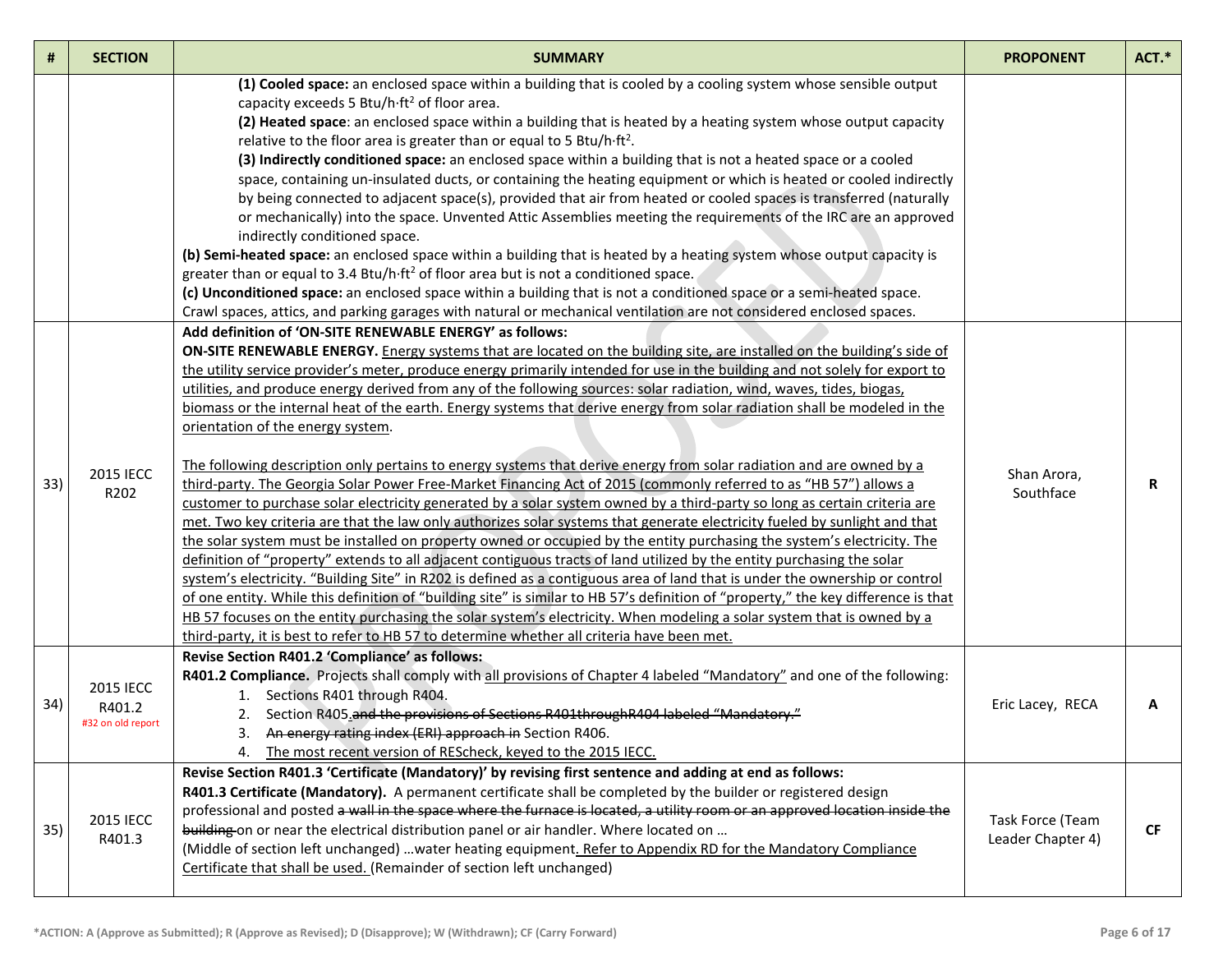| #   | <b>SECTION</b>                                    | <b>SUMMARY</b>                                                                                                                                                                                                                                                  |                                                                                                                                                                                                                                                                                                                                                                                                                                                               |                          |                                                                    |                    |                                  |                                          |                         | <b>PROPONENT</b>     | ACT.*                                    |                                            |                                                |                                                               |   |
|-----|---------------------------------------------------|-----------------------------------------------------------------------------------------------------------------------------------------------------------------------------------------------------------------------------------------------------------------|---------------------------------------------------------------------------------------------------------------------------------------------------------------------------------------------------------------------------------------------------------------------------------------------------------------------------------------------------------------------------------------------------------------------------------------------------------------|--------------------------|--------------------------------------------------------------------|--------------------|----------------------------------|------------------------------------------|-------------------------|----------------------|------------------------------------------|--------------------------------------------|------------------------------------------------|---------------------------------------------------------------|---|
|     |                                                   | The above referenced form, Mandatory Compliance Certificate is available to download for free from DCA's webpage<br>located at:<br>http://dca.ga.gov/development/constructioncodes/programs/documents/2019GeorgiaEnergyCodeCertificate09.21.17 FI<br>LLABLE.pdf |                                                                                                                                                                                                                                                                                                                                                                                                                                                               |                          |                                                                    |                    |                                  |                                          |                         |                      |                                          |                                            |                                                |                                                               |   |
|     |                                                   |                                                                                                                                                                                                                                                                 | Revise Table R402.1.2 'Insulation and Fenestration Requirements by Component <sup>a</sup> ' as follows:                                                                                                                                                                                                                                                                                                                                                       |                          |                                                                    |                    |                                  |                                          |                         |                      |                                          |                                            |                                                |                                                               |   |
|     |                                                   |                                                                                                                                                                                                                                                                 |                                                                                                                                                                                                                                                                                                                                                                                                                                                               |                          | INSULATION AND FENESTRATION REQUIREMENTS BY COMPONENT <sup>a</sup> |                    | <b>TABLE R402.1.2</b>            |                                          |                         |                      |                                          |                                            |                                                |                                                               |   |
|     |                                                   | Climate<br>Zone                                                                                                                                                                                                                                                 | Fenestration<br>$U$ -Factor <sup>b</sup>                                                                                                                                                                                                                                                                                                                                                                                                                      | Skylightb<br>$U$ -Factor | Glazed<br>Fenestration<br>SHGC <sup>b,e</sup>                      | Ceiling<br>R-Value | Wood<br>Frame<br>Wall<br>R-Value | Attic<br>Kneewall<br>R-Value             | Mass<br>Wall<br>R-Value | Floor<br>R-Value     | Basement <sup>c</sup><br>Wall<br>R-Value | Slab <sup>d</sup><br>R-Value<br>&<br>Depth | Crawl<br>Space <sup>c</sup><br>Wall<br>R-Value |                                                               |   |
|     |                                                   | $\overline{2}$                                                                                                                                                                                                                                                  | 0.400.35                                                                                                                                                                                                                                                                                                                                                                                                                                                      | 0.65                     | $0.25$ 0.27                                                        | 38                 | 13                               | <u>18</u>                                | 4/6                     | 13                   | $\overline{0}$                           | 0                                          | $\mathbf 0$                                    |                                                               |   |
|     |                                                   | 3                                                                                                                                                                                                                                                               | 0.35                                                                                                                                                                                                                                                                                                                                                                                                                                                          | 0.55                     | $0.25$ 0.27                                                        | 38                 | 20 OR<br>$13 + 5h$<br>13         | <b>18</b>                                | 8/13                    | 19                   | $5/13^{f}$                               | $\mathbf 0$                                | 5/13                                           |                                                               |   |
|     | <b>2015 IECC</b><br>Table                         | 4 except<br>marine                                                                                                                                                                                                                                              | 0.35                                                                                                                                                                                                                                                                                                                                                                                                                                                          | 0.55                     | $0.40$ 0.27                                                        | 49 38              | 20 OR<br>$13 + 5h$<br>13         | <u>18</u>                                | 8/13                    | 19                   | 10/13                                    | $10, -2$<br>FT 0                           | 10/13                                          | James Martin,<br>Representing                                 |   |
| 36) | R402.1.2 &<br>R402.1.4<br>#57 on old report       |                                                                                                                                                                                                                                                                 | h. The first value is cavity insulation, the second value is continuous. So "13+5" means R-13 cavity insulation plus R-5<br>continuous insulation.<br>(Remainder of footnotes left unchanged)<br>Revise Table R402.1.4 'Equivalent U-Factors <sup>a</sup> ' as follows:                                                                                                                                                                                       |                          |                                                                    |                    |                                  |                                          |                         |                      |                                          |                                            |                                                | <b>Building Officials</b><br>Association of Georgia<br>(BOAG) | Α |
|     |                                                   | <b>TABLE R402.1.4</b>                                                                                                                                                                                                                                           |                                                                                                                                                                                                                                                                                                                                                                                                                                                               |                          |                                                                    |                    |                                  |                                          |                         |                      |                                          |                                            |                                                |                                                               |   |
|     |                                                   |                                                                                                                                                                                                                                                                 |                                                                                                                                                                                                                                                                                                                                                                                                                                                               |                          |                                                                    |                    |                                  | <b>EQUIVALENT U-FACTORS</b> <sup>a</sup> |                         |                      |                                          |                                            |                                                |                                                               |   |
|     |                                                   | Climate<br>Zone                                                                                                                                                                                                                                                 | Fenestration<br>U-Factor                                                                                                                                                                                                                                                                                                                                                                                                                                      | Skylight<br>$U$ -Factor  | Ceiling<br>U-Factor                                                |                    | Frame Wall<br>$U$ -Factor        | Mass Wall<br>$U$ -Factor $^{\rm b}$      |                         | Floor<br>$U$ -Factor | <b>Basement Wall</b><br>U-Factor         |                                            | Crawl Space Wall<br>$U$ -Factor                |                                                               |   |
|     |                                                   | $\overline{2}$                                                                                                                                                                                                                                                  | 0.400.35                                                                                                                                                                                                                                                                                                                                                                                                                                                      | 0.65                     | 0.030                                                              |                    | 0.084                            | 0.165                                    |                         | 0.064                | 0.360                                    |                                            | 0.477                                          |                                                               |   |
|     |                                                   | 3                                                                                                                                                                                                                                                               | 0.35                                                                                                                                                                                                                                                                                                                                                                                                                                                          | 0.55                     | 0.030                                                              |                    | 0.060 0.084                      | 0.098                                    |                         | 0.047                | 0.091 <sup>C</sup>                       |                                            | 0.136                                          |                                                               |   |
|     |                                                   | 4 except<br>marine                                                                                                                                                                                                                                              | 0.35                                                                                                                                                                                                                                                                                                                                                                                                                                                          | 0.55                     | 0.026 0.030                                                        |                    | 0.060 0.084                      | 0.098                                    |                         | 0.047                | 0.059                                    |                                            | 0.065                                          |                                                               |   |
|     |                                                   |                                                                                                                                                                                                                                                                 | Table footnote left unchanged                                                                                                                                                                                                                                                                                                                                                                                                                                 |                          |                                                                    |                    |                                  |                                          |                         |                      |                                          |                                            |                                                |                                                               |   |
|     |                                                   |                                                                                                                                                                                                                                                                 | Add a new Section R402.1.6 'Compliance Alternative Constraints (Mandatory)' as follows:                                                                                                                                                                                                                                                                                                                                                                       |                          |                                                                    |                    |                                  |                                          |                         |                      |                                          |                                            |                                                |                                                               |   |
| 37) | <b>2015 IECC</b><br>R402.1.6<br>#72 on old report |                                                                                                                                                                                                                                                                 | R402.1.6 Compliance Alternative Constraints. (Mandatory) Where Compliance Alternative Pathways are used, the<br>minimum R-values, maximum U-factors, and maximum SHGCs for thermal envelope components in projects complying<br>under this code (including the use of REScheck) shall be according to Table 402.1.6. Compliance Alternative Pathways<br>include Total UA Alternative, Simulated Performance Alternative, and Energy Rating Index Alternative. |                          |                                                                    |                    |                                  |                                          |                         |                      |                                          |                                            |                                                | Mike Barcik,<br>Southface,<br>Representing (GEFA)             | A |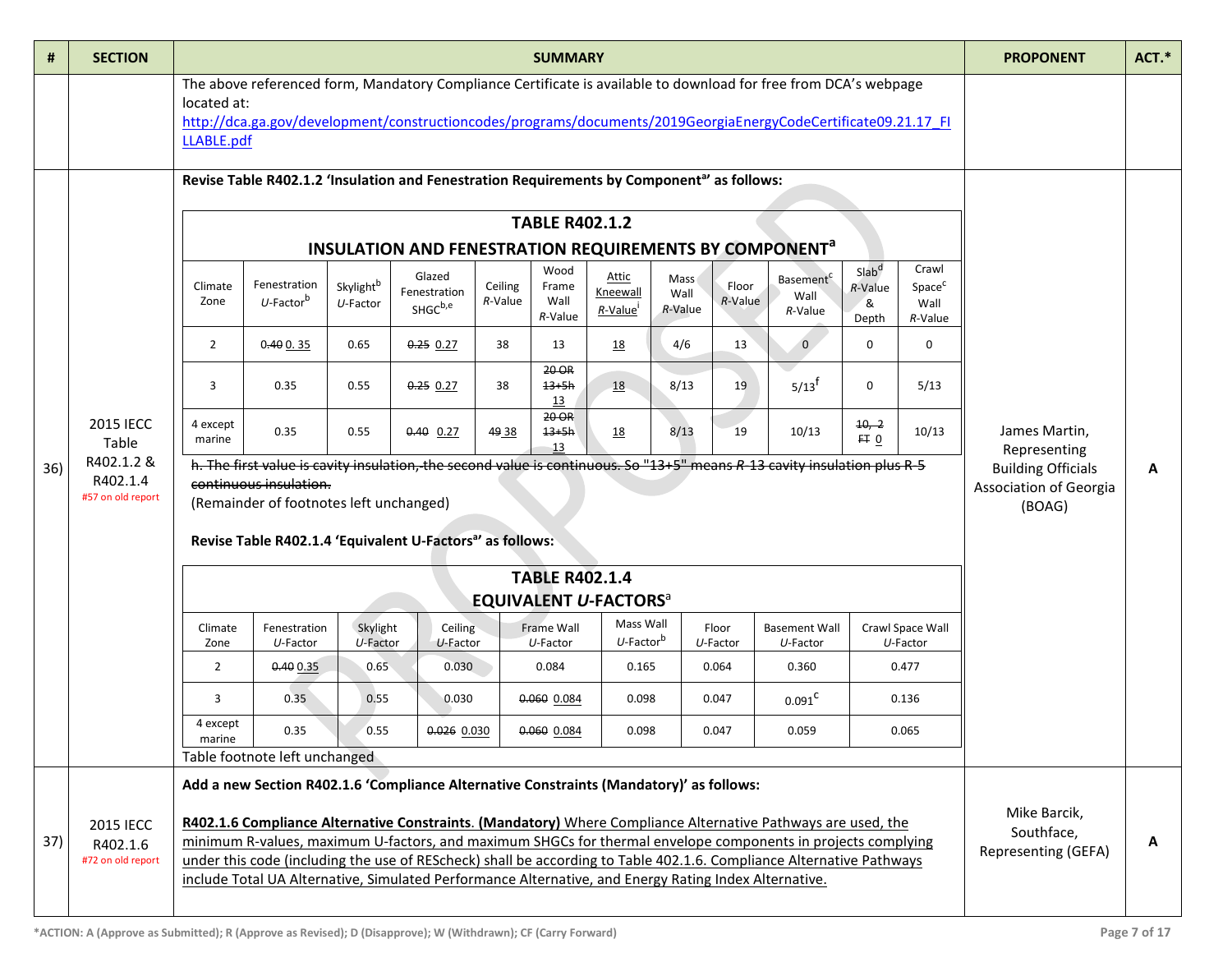| #   | <b>SECTION</b>                                    | <b>SUMMARY</b>                                                                                                                                                                                                                                                                                                                                                                                                                                                                                                                                                                                                                                                                                                                                                                                                                                                                                                                                                                                                                                                                                                                                                                                                                                                                                                                                                                    | <b>PROPONENT</b>                                  | $ACT.*$   |
|-----|---------------------------------------------------|-----------------------------------------------------------------------------------------------------------------------------------------------------------------------------------------------------------------------------------------------------------------------------------------------------------------------------------------------------------------------------------------------------------------------------------------------------------------------------------------------------------------------------------------------------------------------------------------------------------------------------------------------------------------------------------------------------------------------------------------------------------------------------------------------------------------------------------------------------------------------------------------------------------------------------------------------------------------------------------------------------------------------------------------------------------------------------------------------------------------------------------------------------------------------------------------------------------------------------------------------------------------------------------------------------------------------------------------------------------------------------------|---------------------------------------------------|-----------|
|     |                                                   | Add a new Table 402.1.6, 'Minimum Insulation R-Values for Envelope Components When Trade-offs Are Used' to read<br>as follows:<br>Table R402.1.6<br>MINIMUM INSULATION R-VALUES FOR ENVELOPE COMPONENTS WHEN TRADE-OFFS ARE USED                                                                                                                                                                                                                                                                                                                                                                                                                                                                                                                                                                                                                                                                                                                                                                                                                                                                                                                                                                                                                                                                                                                                                  |                                                   |           |
| 38) | <b>2015 IECC</b><br>R402.1.6<br>#72 on old report | Floor<br>Ceilings<br>Vaulted <sup>c, d</sup><br>Vaulted <sup>c, d</sup><br>Cathedralized <sup>c, d</sup><br>Over<br>Wood <sup>a</sup><br>Mass <sup>a, b</sup><br>Climate<br>Attic a, c<br>Crawl <sup>a</sup><br>with<br>Basement <sup>a</sup><br><b>Unvented Attic</b><br><b>Unvented Attic</b><br><b>Vented Ceiling</b><br>Unheat<br>Framed<br>Zone<br>Attic<br>Roofline<br>Roofline<br>Wall<br>Wall<br>Wall<br>Roofline<br><u>Kneewall</u><br><u>ed</u><br>Walls<br>Space<br>Air-impermeable<br>Air-permeable<br>Air-permeable<br><b>Spaces</b><br>$\overline{2}$<br><u>18</u><br>$\Omega$<br>$\Omega$<br>30<br>$20+5*$<br><u>13</u><br>$\overline{4}$<br><u>13</u><br>20<br>20<br>$\overline{5}$<br>$\overline{3}$<br>13<br>$\overline{5}$<br><u>18</u><br>$\overline{5}$<br>13<br>30<br>20<br>$20 + 5*$<br>$\underline{20}$<br>$\overline{5}$<br>13<br>18<br>$\overline{5}$<br>13<br>30<br>20<br>20<br>4<br>5<br>$20+15*$<br>Window U-Factor 0.5 max with SHGC 0.30 max<br>Air -impermeable as per IRC 806.5<br>a: Weather-stripped hinged vertical doors (minimum R-5 insulation or maximum U-0.20), weather-stripped hatches/scuttle hole covers (minimum R-19 insulation<br>or maximum U-0.05), or weather-stripped and disappearing/ pull-down stairs (minimum R-5 insulation or maximum U-0.20) shall be deemed to meet the minimum                                      | Mike Barcik,<br>Southface,<br>Representing (GEFA) | A         |
|     |                                                   | insulation R-values of the corresponding envelope element.<br>b: Any mass wall (masonry, CMU, etc.)<br>c: Attic kneewall for the purpose of this code is defined as any vertical or near vertical wall in the building envelope that has conditioned space on one side and<br>attic space on the other side.<br>Exception: When the building roofline is insulated, the former kneewall is classified as an interior wall.<br>d: Examples of air-impermeable insulation include spray foam and rigid foam board. Examples of air-permeable insulation include fiberglass batts and cellulose.<br>See 'Roofline Installed Insulation Options' in Appendix RA, of these Georgia State Supplements and Amendments for details.                                                                                                                                                                                                                                                                                                                                                                                                                                                                                                                                                                                                                                                       |                                                   |           |
| 39) | <b>2015 IECC</b><br>R402.2.1<br>#37 on old report | Revise Section R402.2.1 'Ceilings with attic spaces' as follows:<br>R402.2.1 Ceilings with attic spaces. Where Section R402.1.2 would require R-38 insulation in the ceiling, installing R-30<br>over 100 percent of the ceiling area requiring insulation shall be deemed to satisfy the requirement for R-38 wherever the<br>full height of uncompressed R-30 insulation extends completely over the wall top plate at the eaves. Similarly, where<br>Section R402.1.2 would require R-49 insulation in the ceiling, installing R-38 over 100 percent of the ceiling area requiring<br>insulation shall be deemed to satisfy the requirement for R-49 insulation wherever the full height of uncompressed R-38<br>insulation extends over the wall top plate at the eaves. This reduction shall not apply to the U-factor alternative approach<br>in Section R402.1.4 and the total UA alternative in Section R402.1.5.<br>For HVAC attic platforms used for locating and servicing equipment, R-19 (maximum U-Factor 0.047) shall be deemed to<br>meet the requirements of R-38 (maximum U-Factor 0.027) in the ceiling. R-19 is deemed acceptable for up to 32 square<br>feet of attic decking per HVAC system. R-19 shall be deemed acceptable for a maximum 32 inch wide passage to the HVAC<br>system as referenced under M1305.1.3 of the International Residential Code. | Randy Nicklas,<br>ICYNENE, Inc.                   | R         |
| 40) | 2015 IECC<br>R402.2.3                             | Delete Section R402.2.3 'Eave baffle' and substitute to read as follows:<br>R402.2.3 Eave baffle. For air permeable insulation in vented attics, baffles shall be installed adjacent to soffit and eave<br>vents. A minimum of a 1-inch of space shall be provided between the insulation and the roof sheathing and at the location<br>of the vent. The baffle shall extend over the top of the insulation inward until it is at least 4 inches vertically above the top<br>of the insulation. Any solid material such as cardboard or thin insulating sheathing shall be permissible as the baffle. (See<br>Appendix RA for further clarification.)                                                                                                                                                                                                                                                                                                                                                                                                                                                                                                                                                                                                                                                                                                                             | Task Force (Team<br>Leader Chapter 4)             | <b>CF</b> |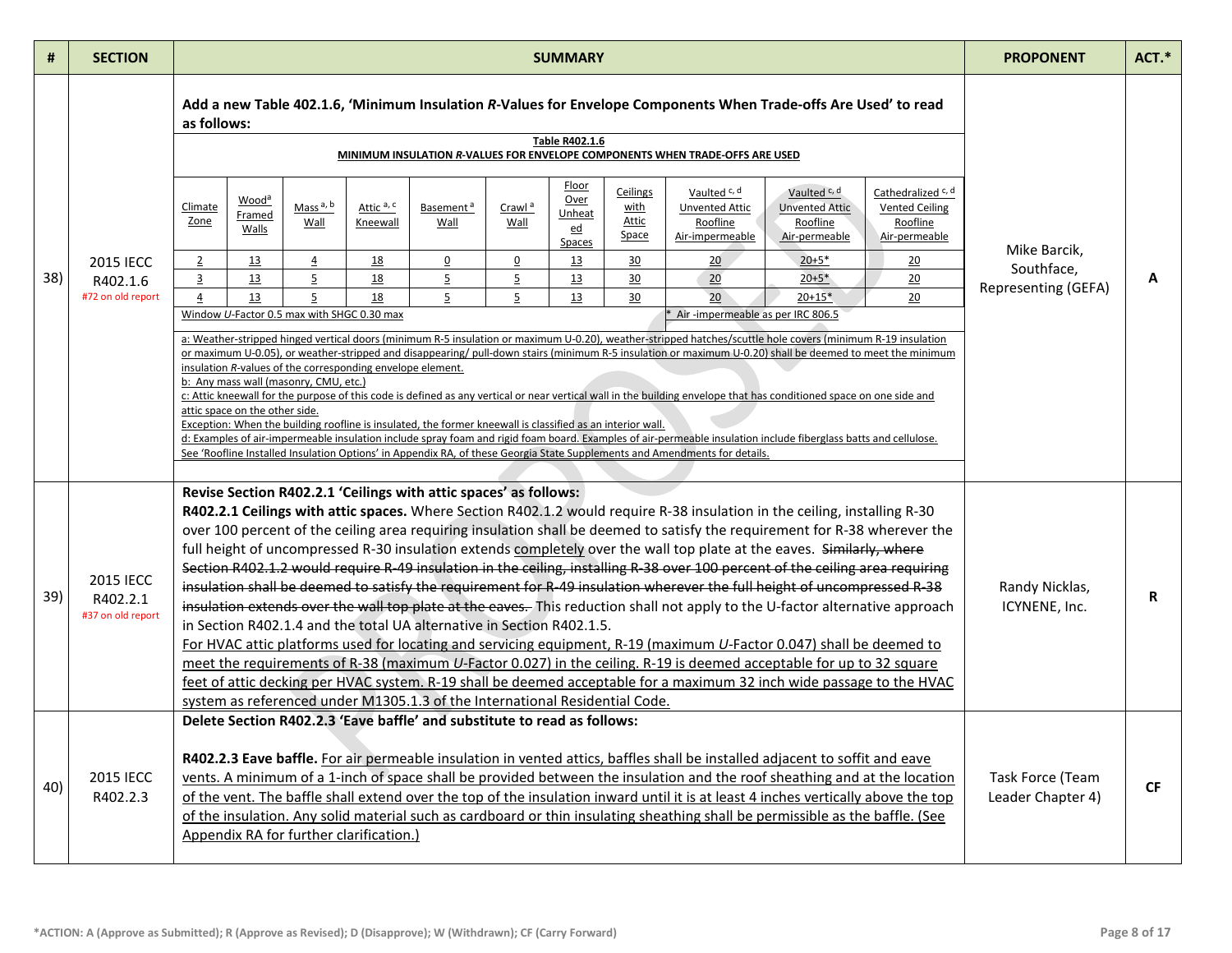| #   | <b>SECTION</b>                               | <b>SUMMARY</b>                                                                                                                                                                                                                                                                                                                                                                                                                                                                                                                                                                                                                                                                                                                                                                                                                                                                                                                                                                                                                                                                                                                                               | <b>PROPONENT</b>                                                                               | ACT.*        |
|-----|----------------------------------------------|--------------------------------------------------------------------------------------------------------------------------------------------------------------------------------------------------------------------------------------------------------------------------------------------------------------------------------------------------------------------------------------------------------------------------------------------------------------------------------------------------------------------------------------------------------------------------------------------------------------------------------------------------------------------------------------------------------------------------------------------------------------------------------------------------------------------------------------------------------------------------------------------------------------------------------------------------------------------------------------------------------------------------------------------------------------------------------------------------------------------------------------------------------------|------------------------------------------------------------------------------------------------|--------------|
| 41) | <b>2015 IECC</b><br>R402.2.4                 | Delete Section R402.2.4 'Access hatches and doors' and substitute the following:<br>R402.2.4 Access hatches and doors. Access doors from conditioned spaces to unconditioned spaces (e.g. attics,<br>unconditioned basements and crawl spaces) shall be weather-stripped and insulated in accordance with the following<br>insulation values:<br>1. Hinged vertical doors shall have a maximum U-Factor of U-0.20 (R-5 minimum);<br>2.<br>Hatches/scuttle hole covers shall have a maximum U-Factor of U-0.05 (R-19 minimum); and<br>Pull down stairs shall have a maximum U-Factor of U-0.20 with a minimum of 75 percent of the panel area having<br>3.<br>(R-5 minimum) insulation.<br>Access shall be provided to all equipment which prevents damaging or compressing the insulation. A wood framed or<br>equivalent baffle or retainer is required to be provided when loose fill insulation is installed, the purpose of which is to<br>prevent the loose fill insulation from spilling into the living space when the attic access is opened, and to provide a<br>permanent means of maintaining the installed R-value of the loose fill insulation. | Task Force (Team<br>Leader Chapter 4)                                                          | <b>CF</b>    |
| 42) | <b>2015 IECC</b><br>R402.2.11                | Delete Section R402.2.11 'Crawl space walls' and substitute to read as follows:<br>R402.2.11 Crawl space walls. As an alternative to insulating floors over crawl spaces, crawl space walls shall be permitted<br>to be insulated when the crawl space is not vented to the outside. Crawl space wall insulation shall be permanently<br>fastened to the wall and extend downward from the floor to within 9 inches (229 mm) of the finished interior grade<br>adjacent to the foundation wall. A 3-inch (76 mm) inspection/view strip immediately below the floor joists shall be<br>provided to permit inspections for termites. Exposed earth in unvented crawl space foundations shall be covered with a<br>continuous Class 1 vapor retarder in accordance with the International Building Code. All joints of the vapor retarder shall<br>overlap by 6 inches (152 mm) and be sealed or taped. The edges of the vapor retarder shall extend at least 6 inches (152<br>mm) up the stem wall and shall be attached and sealed to the stem wall.                                                                                                          | Task Force (Team<br>Leader Chapter 4)                                                          | <b>CF</b>    |
| 43) | <b>2015 IECC</b><br>R402.3.4                 | Revise Section R402.3.4 'Opaque door exemption' as follows:<br>R402.3.4 Opaque door exemption. One side-hinged opaque door assembly up to 24 square feet (2.22 $m^2$ ) in area is<br>exempted from the U-factor requirement in Section R402.1.4. This exemption shall not apply to Attic Access Doors or the<br>U-factor alternative approach in Section R402.1.4 and the total UA alternative in Section R402.1.5.                                                                                                                                                                                                                                                                                                                                                                                                                                                                                                                                                                                                                                                                                                                                          | Task Force (Team<br>Leader Chapter 4)                                                          | <b>CF</b>    |
| 44) | <b>2015 IECC</b><br>R402.4.1.1               | Revise R402.4.1.1 'Installation' to add the new sentence at the end to read as follows:<br>R402.4.1.1 Installation. (Beginning of the section left unchanged)<br>See Appendix RA 'AIR BARRIER AND INSULATION INSTALLATION COMPONENT GUIDE' of these Georgia State Supplements<br>and Amendments for a graphical representation of the items listed above.                                                                                                                                                                                                                                                                                                                                                                                                                                                                                                                                                                                                                                                                                                                                                                                                    | Task Force (Team<br>Leader Chapter 4)                                                          | CF           |
| 45) | 2015 IECC<br>R402.4.1.2<br>#58 on old report | Revise Section R402.4.1.2 Testing to read as follows:<br>R402.4.1.2 Testing. All one and two-family dwelling units shall be tested and verified to less than five air changes per hour<br>at 50 Pascals (ACH50) for Climate Zones 2, 3, and 4.                                                                                                                                                                                                                                                                                                                                                                                                                                                                                                                                                                                                                                                                                                                                                                                                                                                                                                               | Neal Davis,<br><b>Representing Home</b><br><b>Builders Association</b><br>of Georgia (HBAG)    | $\mathsf{R}$ |
| 46) | 2015 IECC<br>R402.4.1.2<br>#59 on old report | Revise Section R402.4.1.2 Testing to read as follows:<br>R402.4.1.2 Testing. Testing shall be conducted in accordance with ASTM E 779 or ASTM E1827 or ANSI/RESNET/ICC 380<br>and reported at a pressure of 0.2-inch w.g. (50 Pascals). Where required by the code official, testing shall be conducted by<br>an approved third party. A written report of the results of the test shall be signed by the party conducting the test and<br>provided to the code official. Testing shall be per formed at any time after creation of all penetrations of the building<br>thermal envelope. Testing shall be conducted by a certified duct and envelope tightness (DET) verifier.                                                                                                                                                                                                                                                                                                                                                                                                                                                                              | James Martin,<br>Representing<br><b>Building Officials</b><br>Association of Georgia<br>(BOAG) | R            |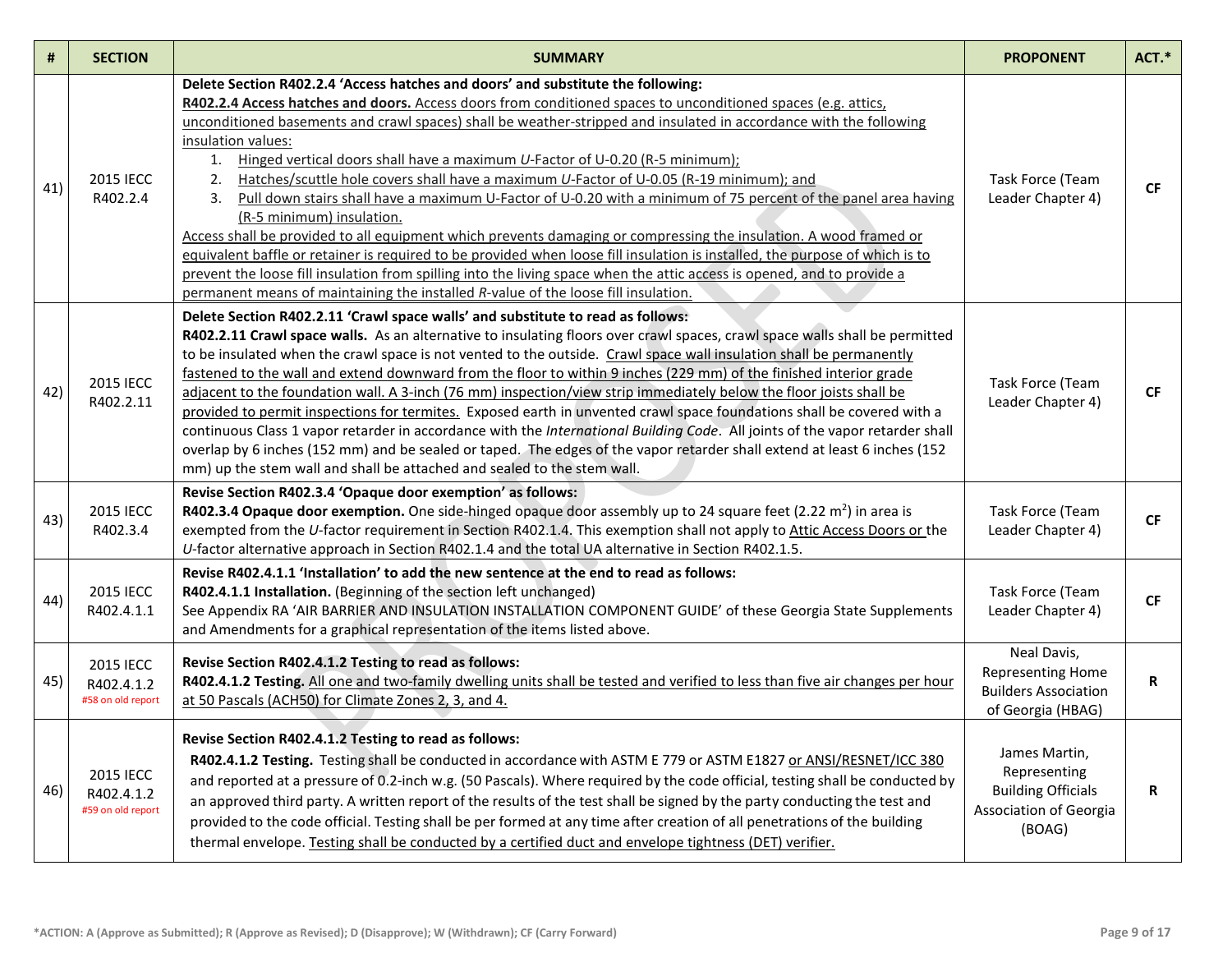| #   | <b>SECTION</b>                                      | <b>SUMMARY</b>                                                                                                                                                                                                                                                                                                                                                                                                                                                                                                                                                                                                                                                                                                                                                                                                                        | <b>PROPONENT</b>                                                                                             | ACT.*     |
|-----|-----------------------------------------------------|---------------------------------------------------------------------------------------------------------------------------------------------------------------------------------------------------------------------------------------------------------------------------------------------------------------------------------------------------------------------------------------------------------------------------------------------------------------------------------------------------------------------------------------------------------------------------------------------------------------------------------------------------------------------------------------------------------------------------------------------------------------------------------------------------------------------------------------|--------------------------------------------------------------------------------------------------------------|-----------|
| 47) | <b>2015 IECC</b><br>R402.4.1.2<br>#60 on old report | Revise Section R402.4.1.2 Testing to read as follows:<br>R402.4.1.2 Testing. Where required by code official, testing shall be conducted by an approved third party.<br>Bring Forward Current GA Amendment:<br>R402.4.1.2 Testing. Testing shall be conducted by a certified duct and envelope tightness (DET) verifier.<br>Add definition of 'CERTIFIED DUCT AND ENVELOPE TIGHTNESS (DET) VERIFIER' as follows:<br>CERTIFIED DUCT AND ENVELOPE TIGHTNESS (DET) VERIFIER. A certified DET verifier shall be a certified Home Energy<br>Rating Systems (HERS) rater, or be a Building Performance Institute (BPI) Analyst, or be an Infiltration Duct Leakage (IDL)<br>Certified, or successfully complete a certified DET verifier course that is approved by the Georgia Department of<br>Community Affairs.                         | Neal Davis,<br><b>Representing Home</b><br><b>Builders Association</b><br>of Georgia (HBAG)                  | R         |
| 48) | <b>2015 IECC</b><br>R402.4.1.3<br>#39 on old report | Add a new Section R402.4.1.3 'Low-rise R-2 multifamily testing' as follows:<br>R402.4.1.3 Low-rise R-2 multifamily testing. Low-rise R-2 multifamily dwellings shall be tested to less than 7 air changes<br>per hour at 50 Pascals (ACH50).<br>As an alternative to ACH50, compliance for Low-rise R-2 dwellings may be attained by achieving an Envelope Leakage<br>Ratio at 50 Pascals (ELR50) of less than 0.35 (ELR50 < 0.35, where ELR50 = CFM50 / Envelope Shell Area, in square feet).                                                                                                                                                                                                                                                                                                                                        | David Goulding,<br><b>Ensign Building</b><br>Solutions;<br>Mike Barcik,<br>Southface,<br>Representing (GEFA) | R         |
| 49) | 2015 IECC<br>R402.4.1.3.1<br>#39 on old report      | Add a new Section R402.4.1.3.1 'Low-rise multifamily testing protocol (Optional)' as follows:<br>R402.4.1.3.1 Low-rise multifamily testing protocol (Optional). Where a residential building is classified as R-2, envelope<br>testing may (optionally) employ either one or both of the following testing protocols:<br>1. Utilize multiple fans in adjacent units (commonly referred to as Guarded Blower Door testing) to minimize effect<br>of leakage to adjacent units (not required).<br>2. Envelope testing of less than 100 percent shall be acceptable assuming a maximum sampling protocol of 1 in 4<br>units per floor (if sampled unit passes, the remaining up to three units are deemed to comply; if sampled unit<br>fails, it must be sealed and retested and the remaining up to three units shall also be tested). | David Goulding,<br><b>Ensign Building</b><br>Solutions;<br>Mike Barcik,<br>Southface,<br>Representing (GEFA) | R         |
| 50) | 2015 IECC<br>R403.1.2<br>#74 on old<br>report       | Revise Section R403.1.2 'Heat pump supplementary heat (Mandatory)' to add a new sentence at the end to read as<br>follows:<br>R403.1.2 Heat pump supplementary heat (Mandatory). Heat pumps having supplementary electric-resistance heat shall<br>have controls that, except during defrost, prevent supplemental heat operation when the heat pump compressor can<br>meet the heating load. Except in Emergency heating mode, the supplementary electric-resistance heat in heat pump<br>systems installed in new construction may not energize unless the outdoor temperature is below $40^{\circ}$ F (4 $^{\circ}$ C).                                                                                                                                                                                                            | Elaine Powers,<br>Ryan Taylor and<br>Mike Barcik                                                             | A         |
| 51) | <b>2015 IECC</b><br>R403.1.2.3                      | Add new Section R403.1.2.3 'Primary heat source' to read as follows:<br>R403.1.2.3 Primary heat source. For new dwelling unit central HVAC systems, or replacement HVAC systems installed in<br>dwelling units that were originally permitted after January 1, 1996, electric-resistance heat shall not be used as the<br>primary heat source. Primary heat source is defined as the heat source for the original dwelling unit system.                                                                                                                                                                                                                                                                                                                                                                                               | Task Force (Team<br>Leader Chapter 4)                                                                        | <b>CF</b> |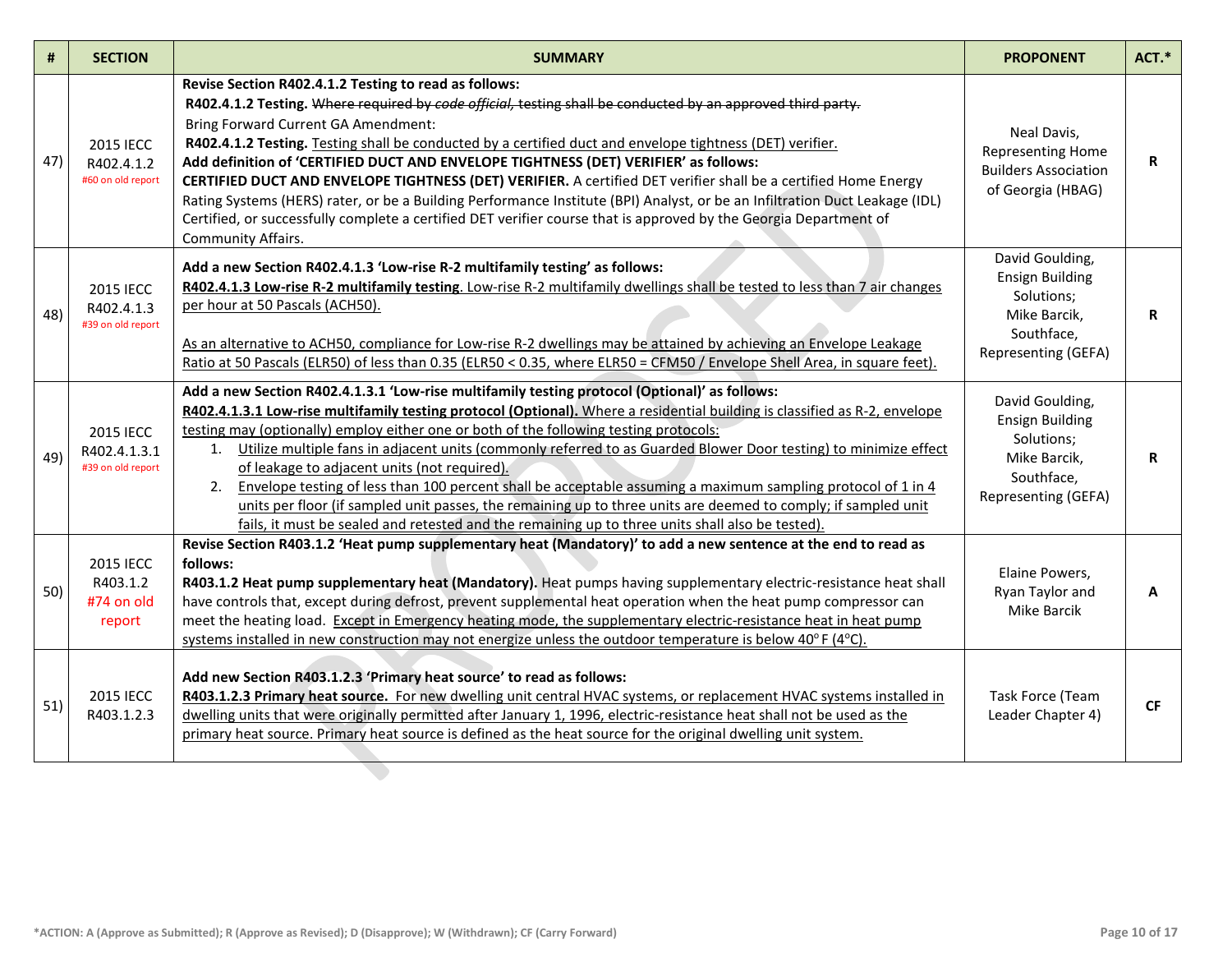| #   | <b>SECTION</b>                                    | <b>SUMMARY</b>                                                                                                                                                                                                                                                                                                                                                                                                                                                                                                                                                                                                                                                                                                                                                                                                                                                                                                                                                                                                                                                                                                                                                                                                                                                                                                                                                                                                                                                                                                                                                                                                                                                                           | <b>PROPONENT</b>                                                                             | ACT.* |
|-----|---------------------------------------------------|------------------------------------------------------------------------------------------------------------------------------------------------------------------------------------------------------------------------------------------------------------------------------------------------------------------------------------------------------------------------------------------------------------------------------------------------------------------------------------------------------------------------------------------------------------------------------------------------------------------------------------------------------------------------------------------------------------------------------------------------------------------------------------------------------------------------------------------------------------------------------------------------------------------------------------------------------------------------------------------------------------------------------------------------------------------------------------------------------------------------------------------------------------------------------------------------------------------------------------------------------------------------------------------------------------------------------------------------------------------------------------------------------------------------------------------------------------------------------------------------------------------------------------------------------------------------------------------------------------------------------------------------------------------------------------------|----------------------------------------------------------------------------------------------|-------|
| 52) | <b>2015 IECC</b><br>R403.3.2<br>#65 on old report | Revise Section R403.3.2 'Sealing (Mandatory)' as follows:<br>R403.3.2 Sealing (Mandatory). Ducts, air handlers and filter boxes shall be sealed. Joints and seams shall comply with<br>Section 403.2.4 R403.3.6 of these Georgia State Supplements and Amendments. Joints and seams shall comply with either<br>the International Mechanical Code or International Residential Code, as applicable.<br><b>Exceptions:</b><br>1. Air-impermeable spray foam product shall be permitted to be applied without additional joint seals.<br>For ducts having a static pressure classification of less than 2 inches of water column (500 Pa), additional closure<br>2.<br>systems shall not be required for continuously welded joints and seams, and locking-type joints and seams of other<br>than the snap-lock and button-lock types.<br>Where a duct connection is made that is partially inaccessible, three screws or rivets shall be equally spaced on the<br>3.<br>exposed portion of the joint so as to prevent a hinge effect.<br>4. Sealing that would void product listings is not required.                                                                                                                                                                                                                                                                                                                                                                                                                                                                                                                                                                                     | Elaine Powers,<br>Representing<br><b>Conditioned Air</b><br>Association of Georgia<br>(CAAG) | A     |
| 53) | <b>2015 IECC</b><br>R403.3.3<br>#66 on old report | Revise Section R403.3.3 'Duct testing (Mandatory)' as follows:<br>R403.3.3 Duct testing (Mandatory). Ducts shall be pressure tested to determine air leakage by one of the following<br>methods:<br>Rough-in test: Total leakage shall be measured with a pressure differential of 0.1 inch w.g. (25 Pa) across the<br>1.<br>system, including the manufacturer's air handler enclosure if installed at the time of the test. All registers shall be<br>taped or otherwise sealed during the test.<br>2. Post-construction test: Total leakage shall be measured with a pressure differential of 0.1 inch w.g. (25 Pa) across<br>the entire system, including the manufacturer's air handler enclosure. Registers shall be taped or otherwise<br>sealed during the test.<br><b>Exceptions:</b><br>1. A duct air leakage test shall not be required where the ducts and air handlers are located entirely within the<br>building thermal envelope.<br>2. Duct tightness testing is not required for existing duct systems unless more than 50% of the duct system is<br>modified.<br>3. If the air handler, furnace or evaporator coil is replaced on an existing system, all joints, seams and<br>connections from equipment to duct system and duct system connections to plenums within 5 feet from the<br>new work shall meet the sealing requirements of this code and be verified by a visual inspection by the state<br>licensed conditioned air contractor or by a DET Verifier.<br>A report of the results of the test shall be signed by the party conducting the test and provided to the code official owner<br>or the owner's agent and, if requested, to the code official. | Elaine Powers,<br>Representing<br><b>Conditioned Air</b><br>Association of Georgia<br>(CAAG) | R     |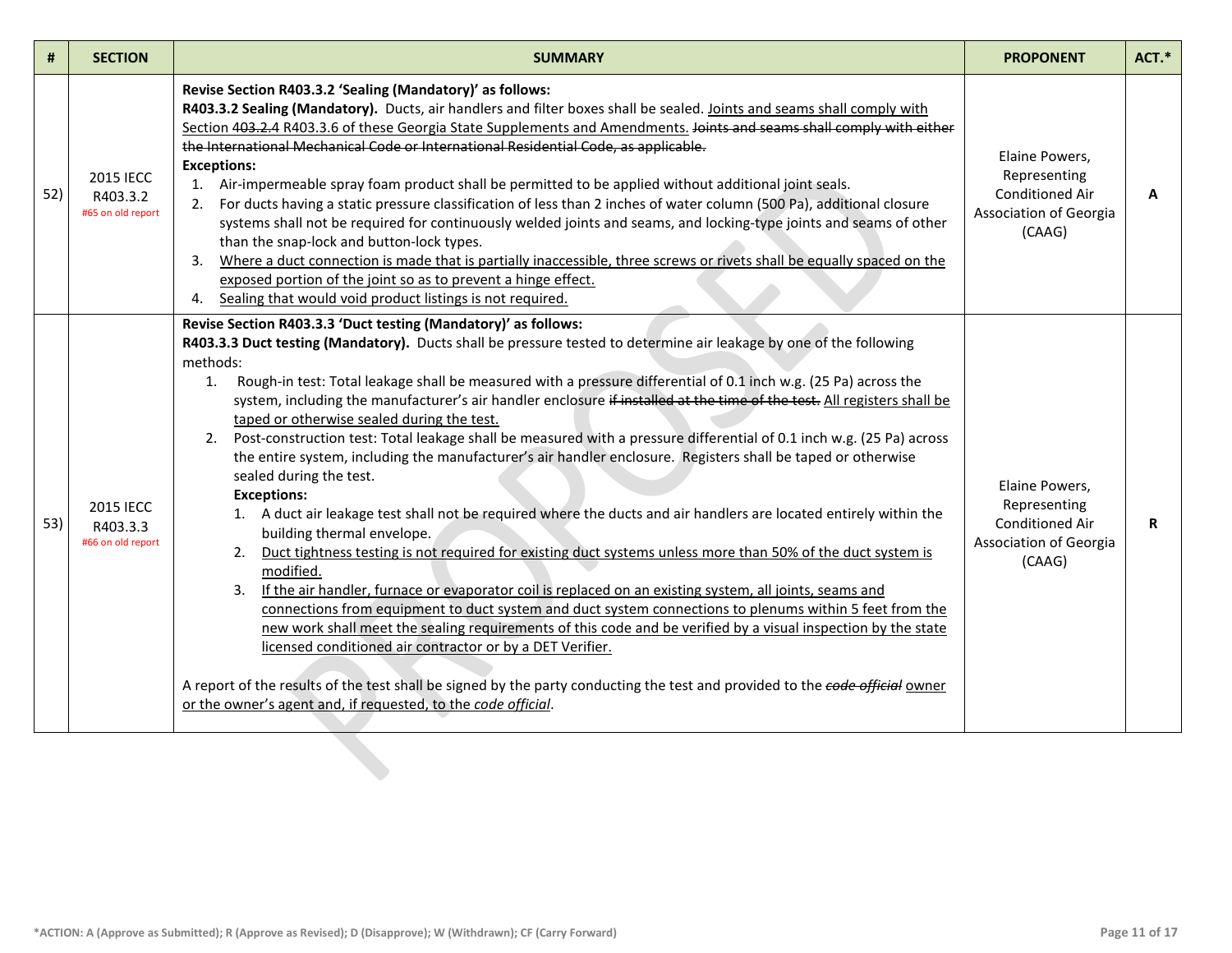| #   | <b>SECTION</b>                                    | <b>SUMMARY</b>                                                                                                                                                                                                                                                                                                                                                                                                                                                                                                                                                                                                                                                                                                                                                                                                                                                                                                                                                                                                                                                                                                                                                                                                                                                                                                                                                                                                                                                                                                                                                                                                                                                                                                                                                                                                                                                                                                                                                                                                                                                                                                                                                                                                                                                                                   | <b>PROPONENT</b>                                                                             | ACT.* |
|-----|---------------------------------------------------|--------------------------------------------------------------------------------------------------------------------------------------------------------------------------------------------------------------------------------------------------------------------------------------------------------------------------------------------------------------------------------------------------------------------------------------------------------------------------------------------------------------------------------------------------------------------------------------------------------------------------------------------------------------------------------------------------------------------------------------------------------------------------------------------------------------------------------------------------------------------------------------------------------------------------------------------------------------------------------------------------------------------------------------------------------------------------------------------------------------------------------------------------------------------------------------------------------------------------------------------------------------------------------------------------------------------------------------------------------------------------------------------------------------------------------------------------------------------------------------------------------------------------------------------------------------------------------------------------------------------------------------------------------------------------------------------------------------------------------------------------------------------------------------------------------------------------------------------------------------------------------------------------------------------------------------------------------------------------------------------------------------------------------------------------------------------------------------------------------------------------------------------------------------------------------------------------------------------------------------------------------------------------------------------------|----------------------------------------------------------------------------------------------|-------|
| 54) | <b>2015 IECC</b><br>R403.3.4<br>#68 on old report | Revise Section R403.3.4 'Duct leakage (Prescriptive)' as follows:<br>R403.3.4 Duct leakage (Prescriptive) (Mandatory). The total leakage of the ducts, where measured by one of the<br>following methods in accordance with Section R403.3.3 shall be as follows:<br>1. Rough-in test: The total leakage shall be less than or equal to -4 6 cubic feet per minute (113.3 L/min) per 100<br>square feet (9.29 $m^2$ ) of conditioned floor area where the air handler is installed at the time of the test. Where<br>the air handler is not installed at the time of the test, the total leakage shall be less than or equal to 3 cubic feet<br>per minute (85 L/min) per 100 square feet (9.29m <sup>2</sup> ) of conditioned floor space.<br>2. Post-construction test: Total leakage shall be less than or equal to 4 6 cubic feet per minute (113.3 L/min) per<br>100 sq. feet (9.29 m <sup>2</sup> ) of conditioned floor area.<br><b>Exceptions:</b><br>1. A duct air leakage test shall not be required where the ducts and air handlers are located entirely within the<br>building thermal envelope.<br>2. Duct tightness testing is not required for existing duct systems unless more than 50% of the duct system is<br>modified.<br>3. If the air handler, furnace or evaporator coil is replaced on an existing system, all joints, seams and<br>connections from equipment to duct system and duct system connections to plenums within 5 feet from the<br>new work shall meet the sealing requirements of this code and be verified by a visual inspection by the state<br>licensed conditioned air contractor or by a DET Verifier.                                                                                                                                                                                                                                                                                                                                                                                                                                                                                                                                                                                                                                              | Elaine Powers,<br>Representing<br><b>Conditioned Air</b><br>Association of Georgia<br>(CAAG) | R     |
| 55) | <b>2015 IECC</b><br>R403.3.6                      | Add a new Section R403.3.6 'Joints, seams and Connections' as follows:<br>R403.3.6 Joints, seams and Connections. All longitudinal and transverse joints, seams and connections in metallic and<br>nonmetallic ducts shall be constructed as specified in SMACNA HVAC Duct Construction Standards- Metal and Flexible and<br>NAIMA Fibrous Glass Duct Construction Standards. All joints, longitudinal and transverse seams, and connections in<br>ductwork shall be securely fastened and sealed with welds, gaskets, mastics (adhesives), mastic-plus-embedded-fabric<br>systems or tapes. Without exception all closure systems shall have mastic applied that is at least 0.08 inches (2 mm) thick.<br>Closure systems used to seal flexible air ducts and flexible air connections shall comply with UL 181B and shall be marked<br>"181B-FX" for pressure-sensitive tape or "181B-M" for mastic. Duct connections to flanges of air distribution systems<br>equipment shall be sealed and mechanically fastened. Mechanical fasteners for use with flexible non-metallic air ducts<br>shall comply with UL 181B and shall be marked 181B-C. Crimp joints for round metallic ducts shall have a contact lap of<br>not less than 1 inch (25.4 mm) and shall be mechanically fastened by means of not less than three sheet-metal screws or<br>rivets equally spaced around the joint.<br>Closure systems used to seal metal ductwork shall be installed in accordance with manufacturer's instructions. Round<br>metallic ducts shall be mechanically fastened by means of at least three sheet metal screws or rivets spaced equally<br>around the joint. Unlisted duct tape shall not be permitted as a sealant on any duct.<br><b>Exceptions:</b><br>1. Spray polyurethane foam shall be permitted to be applied without additional joint seals.<br>2. Where a duct connection is made that is partially inaccessible, three screws or rivets shall be equally spaced on<br>the exposed portion of the joint so as to prevent a hinge effect.<br>3. Continuously welded and locking-type longitudinal joints and seams in ducts operating at static pressure less than<br>2 inches (51 mm) of water column (500 Pa) pressure classification shall not require additional closure systems. | Elaine Powers,<br>Representing<br><b>Conditioned Air</b><br>Association of Georgia<br>(CAAG) | A     |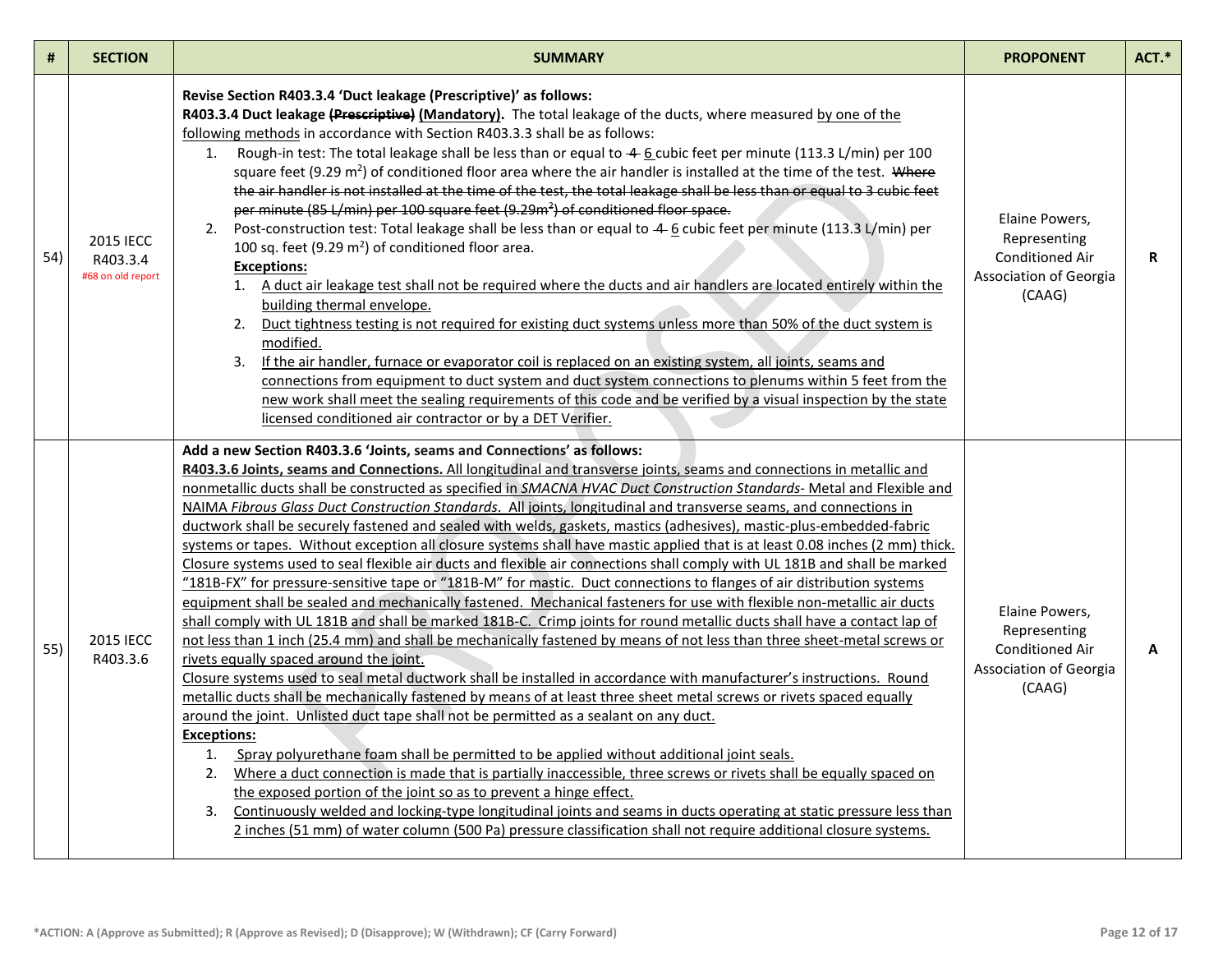| #   | <b>SECTION</b>                                  | <b>SUMMARY</b>                                                                                                                                                                                                                                                                                                                                                                                                                                                                                                                                                                                                                                                                                                                                                                                                                                                                                                                                                                                                                                                                                                                                                                                                                                                                       | <b>PROPONENT</b>                                                                                                | ACT.*     |
|-----|-------------------------------------------------|--------------------------------------------------------------------------------------------------------------------------------------------------------------------------------------------------------------------------------------------------------------------------------------------------------------------------------------------------------------------------------------------------------------------------------------------------------------------------------------------------------------------------------------------------------------------------------------------------------------------------------------------------------------------------------------------------------------------------------------------------------------------------------------------------------------------------------------------------------------------------------------------------------------------------------------------------------------------------------------------------------------------------------------------------------------------------------------------------------------------------------------------------------------------------------------------------------------------------------------------------------------------------------------|-----------------------------------------------------------------------------------------------------------------|-----------|
| 56) | 2015 IECC<br>R403.5.4<br>#67 on old report      | Revise Section R403.5.4 'Drain water heat recovery units' to read as follows:<br>R403.5.4 Drain water heat recovery units. Drain water heat recovery units shall comply with CSA B55.2 or IAPMO PS 92.<br>Vertical drain water heat recovery units shall be tested in accordance with CSA B55.1 and have a minimum effectiveness<br>of 42 percent when tested in accordance with CSA B55.1. Sloped drain water heat recovery units shall be tested in<br>accordance with IAPMO IGC 346 and have a minimum rated effectiveness of 42 percent when tested in accordance with<br>IAPMO IGC 346 at the minimum slope specified in the Georgia plumbing code. Potable water-side pressure loss of vertical<br>drain water heat recovery units shall be less than 3 psi (20.7 kPa) for individual units connected to one or two showers.<br>Potable water-side pressure loss of vertical drain water heat recovery units shall be less than 2 psi (13.8 kPa) for individual<br>units connected to three or more showers. Potable water-side pressure loss of sloped drain water heat recovery units<br>shall be less than 4 psi (20.7 kPa).                                                                                                                                                | Ryan Taylor,<br>Representing SCAC<br>and the American<br>Institute of Architect,<br><b>GA Association (AIA)</b> | А         |
| 57) | <b>2015 IECC</b><br>R403.6<br>#73 on old report | Revise Section R403.6 'Mechanical Ventilation' to read as follows:<br>R403.6 Mechanical ventilation (Mandatory). Where required, the building shall be provided with ventilation that meets<br>the requirements of the International Residential Code or International Mechanical Code, as applicable, or with ASHRAE<br>62.2-2016, Ventilation and Acceptable Indoor Air Quality in Low-Rise Residential Buildings (in entirety) or with other<br>approved means of ventilation. Outdoor air intakes and exhausts shall have automatic or gravity dampers that close when<br>the ventilation system is not operating.<br>(Remainder of section left unchanged)                                                                                                                                                                                                                                                                                                                                                                                                                                                                                                                                                                                                                      | Mike Barcik,<br>Southface,<br>Representing (GEFA)                                                               | R         |
| 58) | 2015 IECC<br>R403.7<br>#71 on old report        | Revise Section R403.7 'Equipment sizing and efficiency rating (Mandatory)' by adding the following sentence at the<br>end:<br>R403.7 Equipment sizing and efficiency rating (Mandatory). (The beginning of section left unchanged.)<br>For automatically modulating capacity heating and cooling equipment, the system shall be deemed to comply with<br>appropriate portions of Manual S provided the lowest output capacity of the equipment is less than the peak design load<br>as determined by Manual J.                                                                                                                                                                                                                                                                                                                                                                                                                                                                                                                                                                                                                                                                                                                                                                       | Jeffery Sauls,<br>Energy Vanguard,<br><b>Elaine Powers</b><br>and Mike Barcik                                   | A         |
| 59) | 2015 IECC<br>R403.13                            | Add new Section R403.13 'Electric powered attic ventilators' to read as follows:<br>R403.13 Electric powered attic ventilators. In new construction, electric powered attic ventilators shall not be connected<br>to the Service supply premise wiring system. Solar photovoltaic (PV) powered attic ventilators shall be permitted.                                                                                                                                                                                                                                                                                                                                                                                                                                                                                                                                                                                                                                                                                                                                                                                                                                                                                                                                                 | Task Force (Team<br>Leader Chapter 4)                                                                           | <b>CF</b> |
| 60) | 2015 IECC<br>R406<br>#44 on old report          | Revise Section R406 ENERGY RATING INDEX COMPLIANCE ALTERNATIVE to read as follows:<br><b>R406 ENERGY RATING INDEX COMPLIANCE ALTERNATIVE</b><br>R406.1 Scope.<br>This section establishes criteria for compliance using an Energy Rating Index (ERI) analysis.<br>R406.2 Mandatory requirements. Compliance with this section requires that the mandatory provisions identified in<br>Sections R401 and R403.5.3 be met. The building thermal envelope shall be greater than or equal to levels of efficiency<br>and Solar Heat Gain Coefficient in Table 402.1.1 or 402.1.3 of the 2009 International Energy Conservation Code.<br>Exception: Supply and return ducts not completely inside the building thermal envelope shall be insulated to a minimum<br>of R-6.<br>R406.3 Energy Rating Index. The Energy Rating Index (ERI) shall be a numerical integer value that is based on a linear<br>scale constructed such that the ERI reference design has an Index value of 100 and a residential building that uses no net<br>purchased energy has an Index value of 0. Each integer value on the scale shall represent a 1-percent change determined<br>in the total energy use of the rated design relative to the total energy use of the ERI reference design accordance with | Shan Arora,<br>Southface                                                                                        | R         |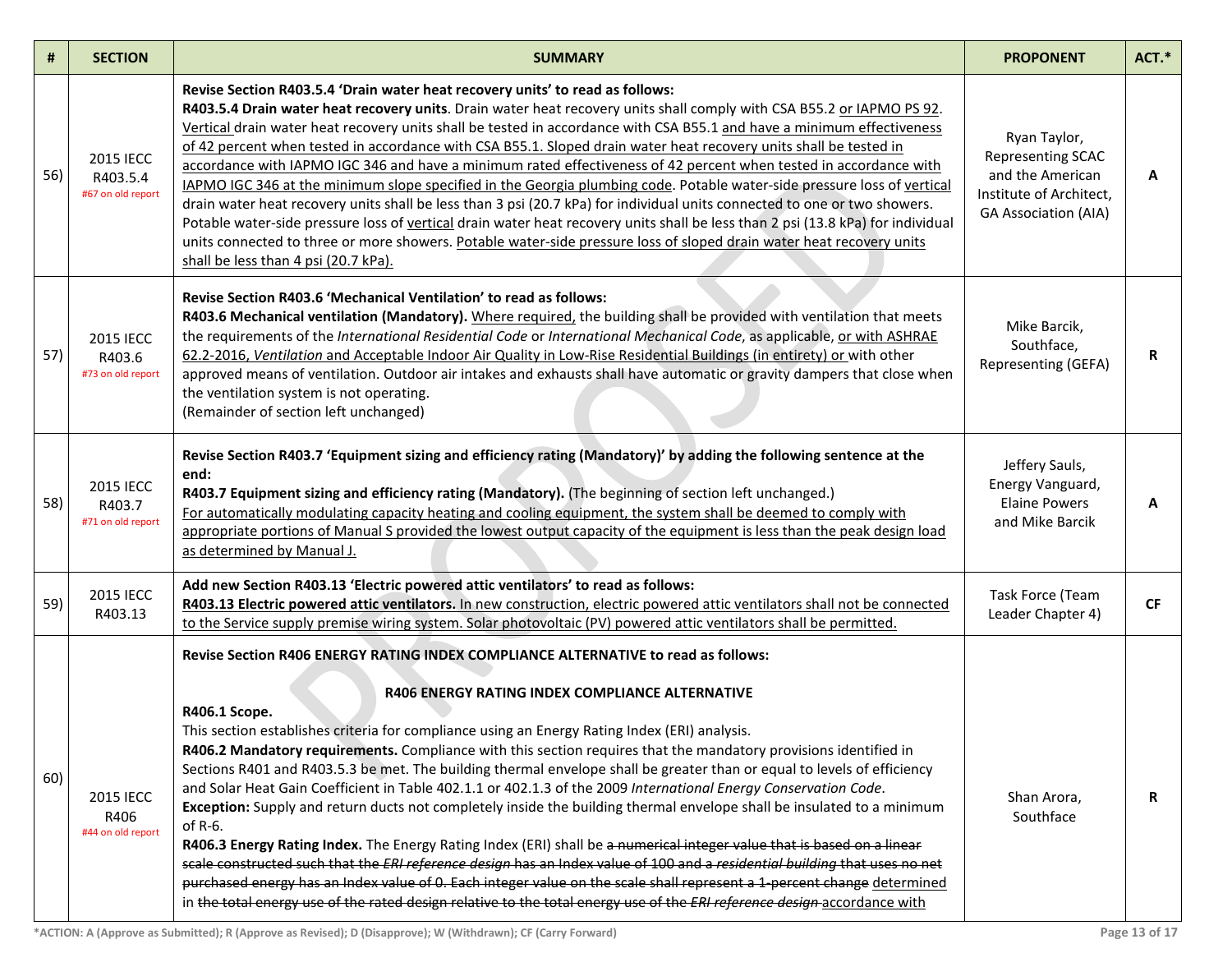|  | R                        |
|--|--------------------------|
|  |                          |
|  |                          |
|  |                          |
|  |                          |
|  |                          |
|  |                          |
|  |                          |
|  |                          |
|  |                          |
|  |                          |
|  |                          |
|  |                          |
|  |                          |
|  |                          |
|  |                          |
|  |                          |
|  |                          |
|  |                          |
|  | Shan Arora,<br>Southface |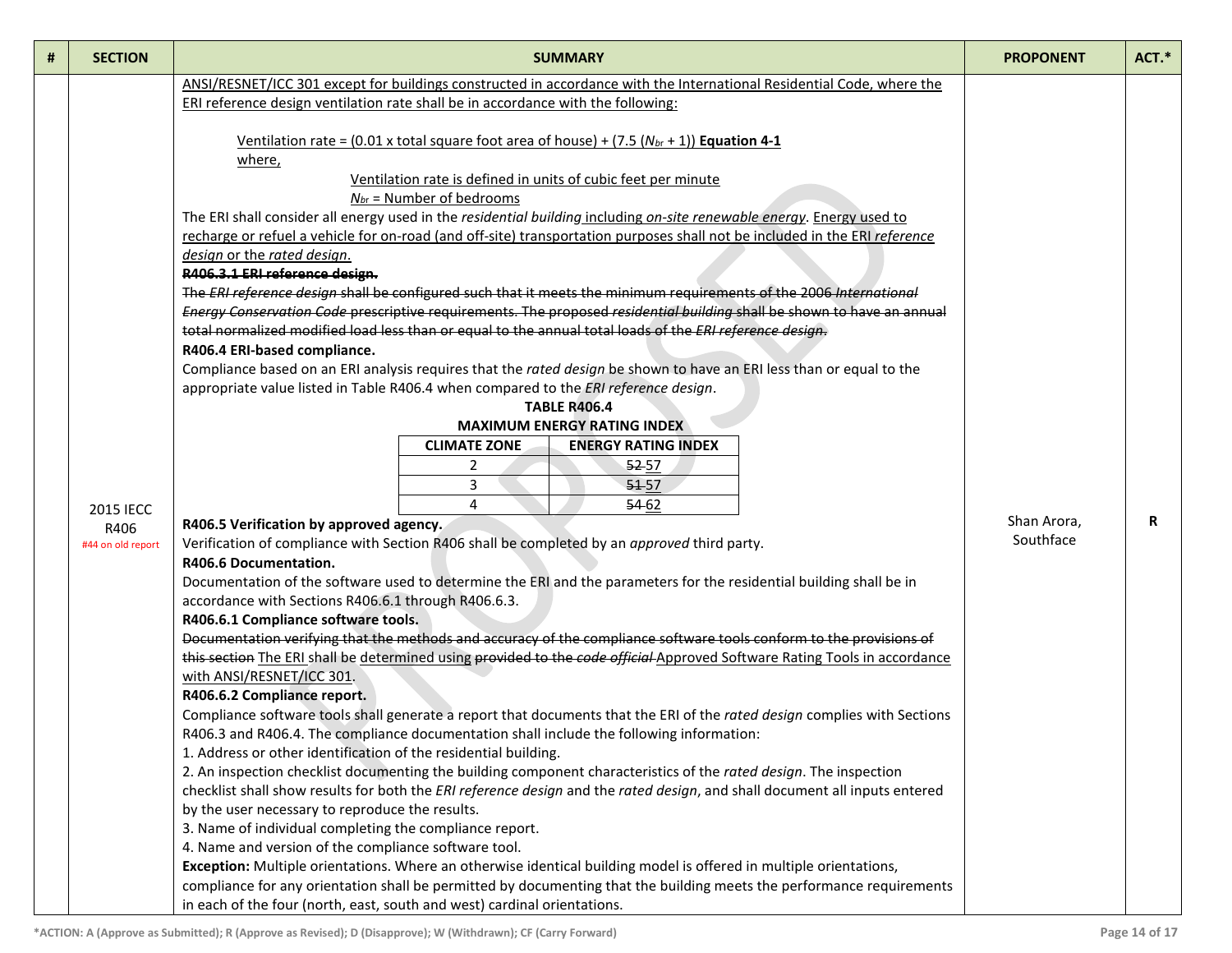| #   | <b>SECTION</b>                                | <b>SUMMARY</b>                                                                                                                                                                                                                                                                                                                                                                                                                                                                                                                                                                                                                                                                                                                                                                                                                                                                                                                                                                                                                                                                                                                                                                                                                                                                                                                                                                                                                                                                                                                                                                                                                                                                                                                                                                                                                                                                                                                                                                                                                                                                                                                                                                                                                                                                                                                                                                                                                                                                                                                                                                                                                                                                      | <b>PROPONENT</b>                                                                      | ACT.* |
|-----|-----------------------------------------------|-------------------------------------------------------------------------------------------------------------------------------------------------------------------------------------------------------------------------------------------------------------------------------------------------------------------------------------------------------------------------------------------------------------------------------------------------------------------------------------------------------------------------------------------------------------------------------------------------------------------------------------------------------------------------------------------------------------------------------------------------------------------------------------------------------------------------------------------------------------------------------------------------------------------------------------------------------------------------------------------------------------------------------------------------------------------------------------------------------------------------------------------------------------------------------------------------------------------------------------------------------------------------------------------------------------------------------------------------------------------------------------------------------------------------------------------------------------------------------------------------------------------------------------------------------------------------------------------------------------------------------------------------------------------------------------------------------------------------------------------------------------------------------------------------------------------------------------------------------------------------------------------------------------------------------------------------------------------------------------------------------------------------------------------------------------------------------------------------------------------------------------------------------------------------------------------------------------------------------------------------------------------------------------------------------------------------------------------------------------------------------------------------------------------------------------------------------------------------------------------------------------------------------------------------------------------------------------------------------------------------------------------------------------------------------------|---------------------------------------------------------------------------------------|-------|
|     | <b>2015 IECC</b><br>R406<br>#44 on old report | R406.6.3 Additional documentation.<br>The code official shall be permitted to require the following documents:<br>1. Documentation of the building component characteristics of the ERI reference design.<br>2. A certification signed by the builder providing the building component characteristics of the rated design.<br>3. Documentation of the actual values used in the software calculations for the rated design.<br><b>R406.7 Calculation software tools.</b><br>Calculation software, where used, shall be in accordance with Sections R406.7.1 through R406.7.3.<br>R406.7.1 Minimum capabilities.<br>Calculation procedures used to comply with this section shall be software tools capable of calculating the ERI as described<br>in Section R406.3, and shall include the following capabilities:<br>1. Computer generation of the ERI reference design using only the input for the rated design.<br>The calculation procedure shall not allow the user to directly modify the building component characteristics of the ERI<br>reference design.<br>2. Calculation of whole building, as a single zone, sizing for the heating and cooling equipment in the ERI reference design<br>residence in accordance with Section R403.7.<br>3. Calculations that account for the effects of indoor and outdoor temperatures and part load ratios on the performance<br>of heating, ventilating and air-conditioning equipment based on climate and equipment sizing.<br>4. Printed code official inspection checklist listing each of the rated design component characteristics determined by the<br>analysis to provide compliance, along with their respective performance ratings.<br>R406.7.2 R406.6.4 Specific approval.<br>Performance analysis tools meeting the applicable sections of Section R406 shall be approved. Tools are permitted<br>Documentation demonstrating the approval of performance analysis tools in accordance with Section R406.6.1 shall be<br>provided to be approved based on meeting a specified threshold for a jurisdiction the code official. The code official shall<br>approve tools for a specified application or limited scope.<br>R406.7.3 R406.6.5 Input values.<br>Wheren calculations require input values not specified by Sections R402, R403, R404 and R405, those input values shall be<br>taken from an approved source ANSI/RESNET/ICC 301.<br>Add new standard to Chapter 6 Residential:<br>ANSI/RESNET/ICC 301-2014 Standard for the Calculation and Labeling of the Energy Performance of Low-Rise Residential<br>Buildings using an Energy Rating Index First Published March 7, 2014 republished January 2016. | Shan Arora,<br>Southface                                                              | R     |
| 61) | 2015 IECC<br>R502.1.1.2<br>#69 on old report  | Revise Section R502.1.1.2 'Heating and cooling systems' to delete the exception and substitute to read as follows:<br>R502.1.1.2 Heating and cooling systems. New heating, cooling and duct systems that are part of the addition shall comply<br>with Sections R403.1, R403.2, R403.3, R403.5 and R403.6.<br>Exception: Where ducts from an existing heating and cooling system are extended to an addition, duct systems with less<br>than 40 linear feet (12.19 m) in unconditioned spaces shall not be required to be tested in accordance with Section<br>R403.3.3.<br>Exception: Duct tightness testing is not required for existing duct systems unless more than 50% of the existing duct<br>system is modified.                                                                                                                                                                                                                                                                                                                                                                                                                                                                                                                                                                                                                                                                                                                                                                                                                                                                                                                                                                                                                                                                                                                                                                                                                                                                                                                                                                                                                                                                                                                                                                                                                                                                                                                                                                                                                                                                                                                                                            | Elaine Powers,<br>Representing<br>Conditioned Air<br>Association of Georgia<br>(CAAG) | А     |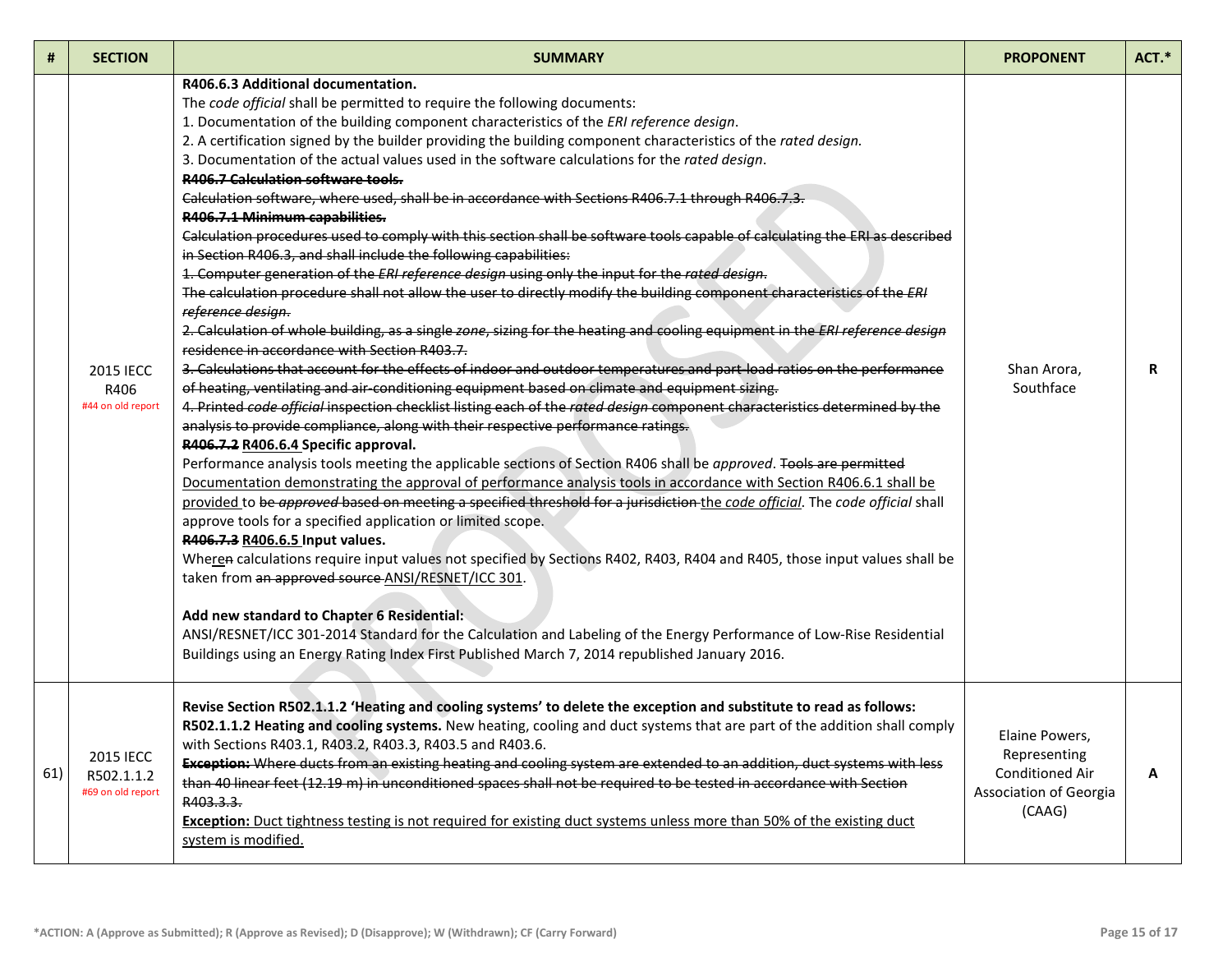| #   | <b>SECTION</b>                                    |                                                                                                                                                                                                                                                                                                                        | <b>SUMMARY</b>                                                                                                                                                                                                                                                                                                                                                                                                                                                                                                                                                                                                                                                                                                                                                                                                                                                                                                                                                                            |          | <b>PROPONENT</b>                                                                             | $ACT.*$ |
|-----|---------------------------------------------------|------------------------------------------------------------------------------------------------------------------------------------------------------------------------------------------------------------------------------------------------------------------------------------------------------------------------|-------------------------------------------------------------------------------------------------------------------------------------------------------------------------------------------------------------------------------------------------------------------------------------------------------------------------------------------------------------------------------------------------------------------------------------------------------------------------------------------------------------------------------------------------------------------------------------------------------------------------------------------------------------------------------------------------------------------------------------------------------------------------------------------------------------------------------------------------------------------------------------------------------------------------------------------------------------------------------------------|----------|----------------------------------------------------------------------------------------------|---------|
| 62) | <b>2015 IECC</b><br>R503.1.2<br>#70 on old report | with Sections R403.1, R403.2, R403.3 and R403.6.                                                                                                                                                                                                                                                                       | Revise Section R503.1.2 'Heating and cooling systems' as follows:<br>R503.1.2 Heating and cooling systems. New heating, cooling and duct systems that are part of the alteration shall comply<br>Exception: Where ducts from an existing heating and cooling system are extended, duct systems with less than 40 linear<br>feet (12.19 m) in unconditioned spaces shall not be required to be tested in accordance with SectionR403.3.3. Duct<br>tightness testing is not required for existing duct systems unless more than 50% of the existing duct system is modified.                                                                                                                                                                                                                                                                                                                                                                                                                |          | Elaine Powers,<br>Representing<br><b>Conditioned Air</b><br>Association of Georgia<br>(CAAG) | A       |
|     |                                                   |                                                                                                                                                                                                                                                                                                                        | Revise Chapter 6 'Referenced Standards' to add the following new Standards to read as follows:                                                                                                                                                                                                                                                                                                                                                                                                                                                                                                                                                                                                                                                                                                                                                                                                                                                                                            |          |                                                                                              |         |
| 63) | <b>205 IECC</b><br>Chapter 6                      | UL<br>Standard<br>reference<br>number<br>181 - 2013<br>181A - 2013<br>181B - 2013<br><b>ASHRAE</b><br>Standard<br>reference<br>number<br>ASHRAE 62.2 - 2016<br><b>ANSI/RESNET/</b><br><b>ICC 301</b><br>Standard<br>reference<br>number<br>ANSI/RESNET/ICC 301-<br>2014<br><b>IAPMO PS 92</b><br>Standard<br>reference | UL LLC<br>333 Pfingsten Road<br>Northbrook, IL 60062-2096<br>Referenced<br>in code<br>Title<br>section number<br>Closure Systems for Use with Rigid Air Ducts and Air Connectors-with Revisions through December 1998<br>Closure Systems for Use with Flexible Air Ducts and Air Connectors—with Revisions through August 2003<br>American Society of Heating, Refrigerating and Air-Conditioning Engineers, Inc.<br>1791 Tullie Circle, NE<br>Atlanta, GA 30329-2305<br>Referenced<br>Title<br>in code<br>section number<br>Residential Energy Services Network, Inc. P.O. Box 4561. Oceanside, CA 92052-4561<br>International Code Council, 500 New Jersey Avenue, NW, 6th Floor. Washington, D.C. 20001<br>Referenced<br>in code<br>Title<br>section number<br>Standard for the Calculation and Labeling of the Energy Performance of Low-Rise Residential Buildings using an<br><b>IAPMO</b><br>4755 E. Philadelphia St.<br>Ontario, CA 91761 - USA<br>Referenced<br>in code<br>Title | R403.3.6 | Task Force (Team<br>Leader Chapter 6)                                                        | R       |
|     |                                                   | number<br>IAPMO PS 92-2013                                                                                                                                                                                                                                                                                             | section number                                                                                                                                                                                                                                                                                                                                                                                                                                                                                                                                                                                                                                                                                                                                                                                                                                                                                                                                                                            |          |                                                                                              |         |
|     |                                                   | IAPMO IGC 346                                                                                                                                                                                                                                                                                                          |                                                                                                                                                                                                                                                                                                                                                                                                                                                                                                                                                                                                                                                                                                                                                                                                                                                                                                                                                                                           |          |                                                                                              |         |
|     |                                                   | (Standards not listed to remain unchanged)                                                                                                                                                                                                                                                                             |                                                                                                                                                                                                                                                                                                                                                                                                                                                                                                                                                                                                                                                                                                                                                                                                                                                                                                                                                                                           |          |                                                                                              |         |